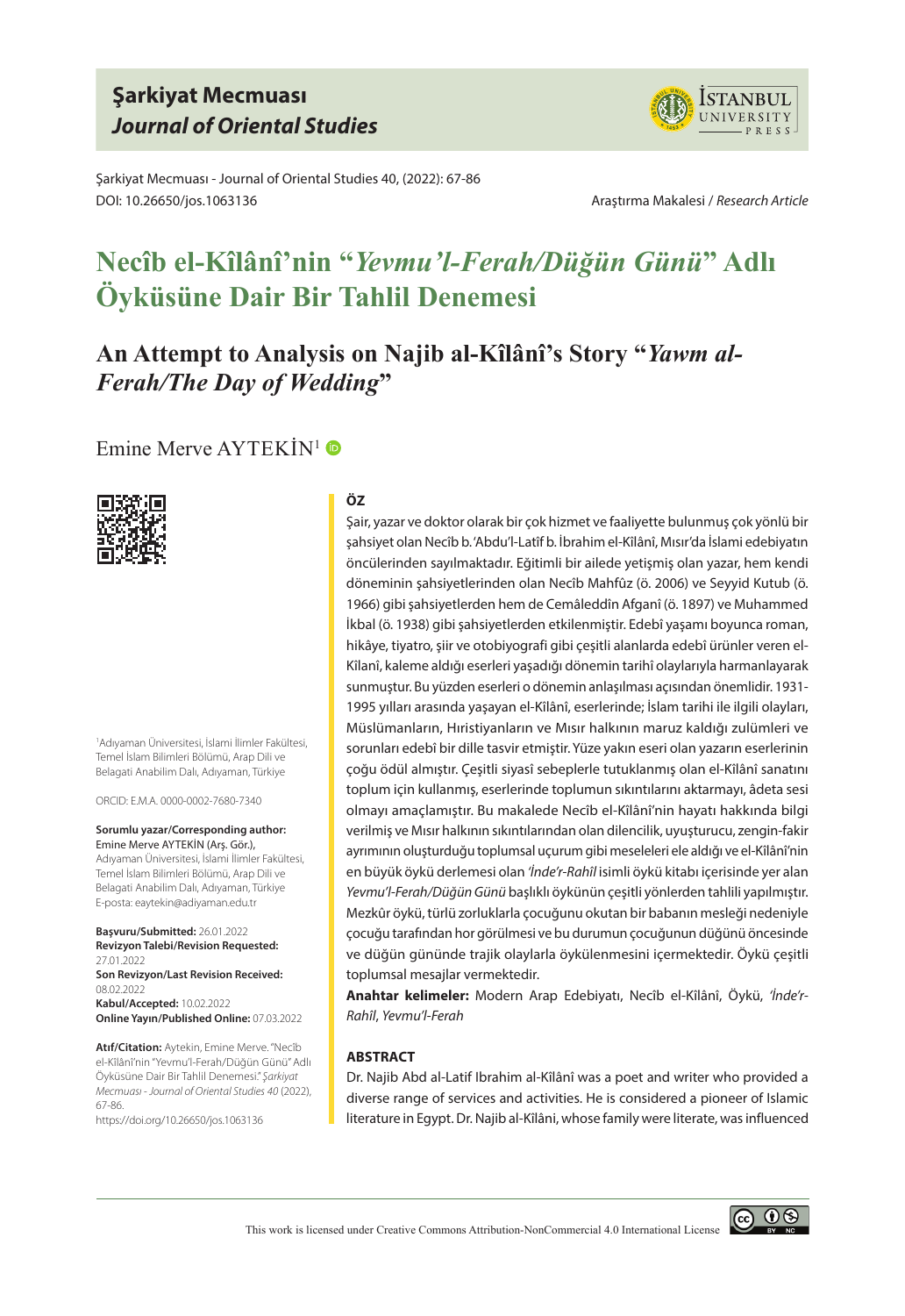by Najib Mahfûz (d. 2006) and Sayyed Qutub (d. 1966), as well as people like Jamâleddîn Afghanî (d. 1897) and Mohamad Ikbal (d. 1938). Dr. Najib al-Kîlâni, throughout his literary career, presented examples in various fields, such as in novel, narrative, poetry, autobiography writing, and theater by dealing with the historical events of the his period; therefore, these studies are crucial to understanding that period. Dr. Najib al-Kîlâni lived from 1931 to 1995. Along with rhetorical events on the history of Islam, he described the persecutions, and problems faced by Muslims, Christians, and Egyptians. Dr. Najib al-Kîlâni has received numerous awards for most of his studies, although he had roughly a hundred works. He was arrested for various political reasons but he used his art to benefit society. He aimed to clarify the problems of society and be their voice. Thus, this article contains information about the life of Dr. Najib al-Kîlânî. He dealt with problems, such as begging, drugs, and the social gap created by the rich-poor distinction of the Egyptians. The story entitled *Yawm al-Ferah/The Day of Wedding,* which is contained in his storybook collection named *"İnde'r-Rahîl*," has been analyzed from various aspects. The theme of this narrative is a young man's wedding day, and this young man feels ashamed of his family's profession, which motivated him to pursue his education and made him live a life of deceit. The story is also shared in various social messages.

**Keywords:** Modern Arabic Literature, Dr. Najib al-Kîlânî, Story, *'İnde'r-Rahîl*, *Yawm al-Ferah*

#### **EXTENDED ABSTRACT**

Dr. Najib al-Kîlânî was born on July 1, 1931, in Garbiyye, Egypt. He is the first child of a farmer. He has two brothers and two sisters. His family had a great influence on his personality development and placed a high value on his education. He obtained his religious education at the community school. He memorized several verses from the Qur'an and the hadith-i sharifs. Furthermore, he studied in a modern school and was a bright student who enjoyed reading and writing. He began studying literature at an early age, completed his high school education at Tanta in 1950. He enrolled in Cairo University Faculty of Medicine in 1951; however, he was imprisoned in 1954 for joining the society called *al-Ihvânu'l-Muslimîn*. After being released from prison in 1960, he completed his medical education. He is a religious person and this feature is reflected in his works. He died in March 1995. In his works, he emphasizes social events through realistic depictions. He drew inspiration from people around him to develop the characters in his works. Since he wrote his works for society, he was concerned about using a general language and style that people could understand. He wrote historical, political, psychological, social, and autobiographical novels. He also wrote short stories, poetry, theater, medical, biographical and autobiographical works. Dr. Najib al-Kîlâni is one of the pioneers of Islamic literature. He married Mrs. Kerime in 1960, and they gave birth to three sons and a daughter. He had a happy marriage and wrote two autobiographical works named *Lemehat min Hayâtî* and *Muzekkirâtu'd-duktûr*, where he talked about his life in detail.

The story *Yawm al-Ferah/The Day of Wedding* is in Dr. Najib al-Kîlâni storybook *"İnde'r-Rahîl*." In this story, the wedding day of a young man named Hassan is depicted. The economic situation of Hassan's family was terrible. His father, Hindâwî, is a shoe shiner. Hindâwî's desire is for his son to achieve success and live a good life. Hassan and his fiancée (from the Faculty of Literature) love each other and desired to get married. However, the girl's father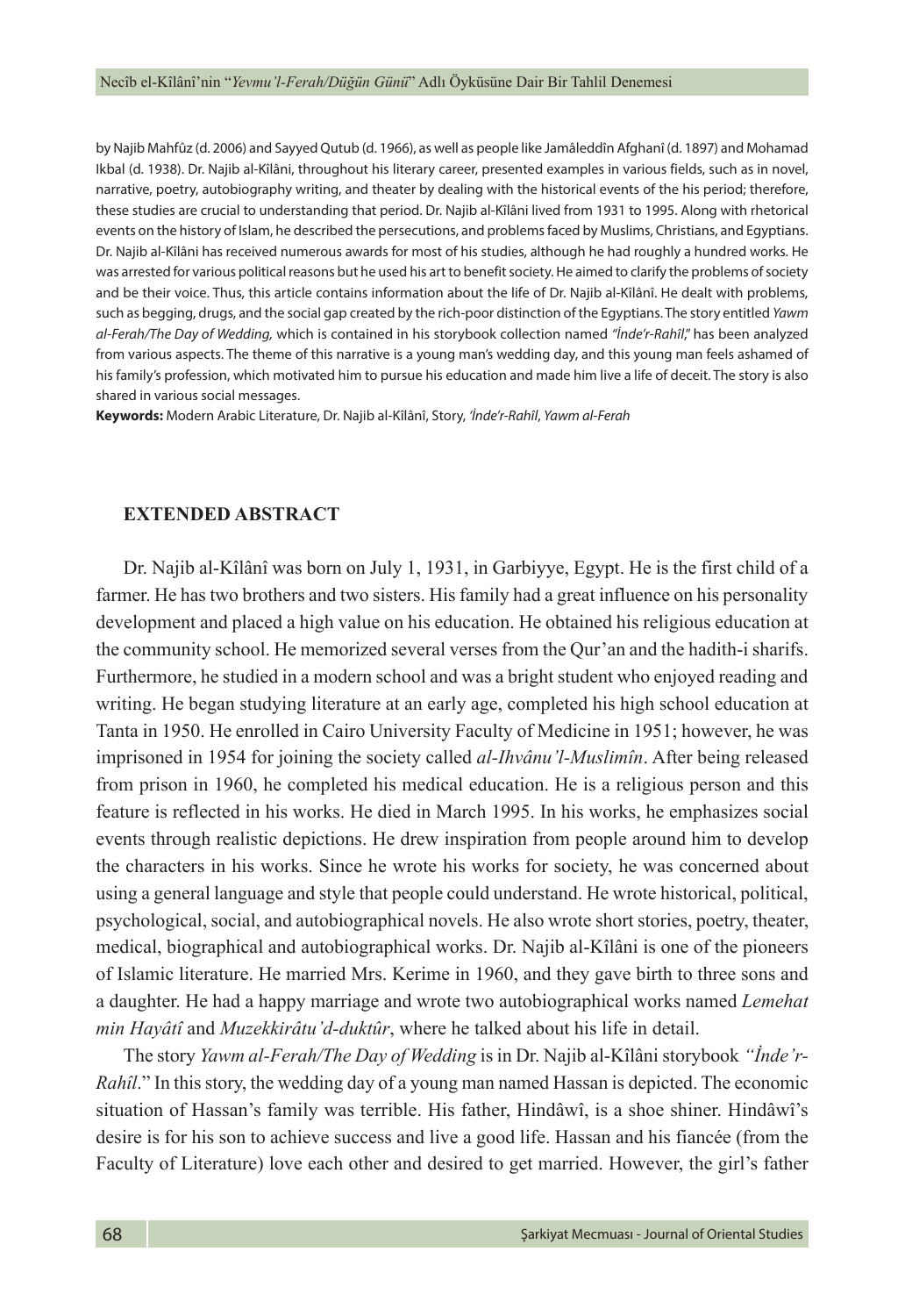is concerned about her socio-economic status. Hence, Hassan wished his family was rich and noble. This situation started disturbing his sleep. He was tired of thinking, so he decided to lie to his fiancee's family that his parents had died a long time ago. He told his mother about the plan, which did not please her, but she accepted and assured him that his father would not cause any trouble. As a result, Hassan breathed a sigh of relief. Although his parents were sad about the situation, they remained silent. However, on the wedding day, His father couldn't help himself and wanted to see his son's joyful day because he had been dreaming of his son's wedding day since he was a child. He was hiding near the wedding house. As the bride and groom left the house, he could not stand it, so he walked toward them. The guests mistook him for a beggar. He ignored their gazes, all he saw and was concerned about was his son's happiness. The plot of the story is briefed as follows.

The story has numerous psychological descriptions, which are made simple by editing. However, the story is not simple, it conveys main points, such as socio-economic status does not make individuals superior to one another, parents' sensitivity to their children, and people should not degrade one another. The third singular narrator is used in the story. The story is dominated by the divine and spectator's point of view. There are three main characters in the story, namely, Hassan, Hindâwî, and Hassan's mother. In the story, the event is started in the middle of the story and there is no definite time. The story is depicted indoors and outdoors. It continued on the street as an open space and at home as an indoor space. The language of the story is simple and understandable. The dominant style in the story is dramatic, metaphorical, and analytical. Various narrative techniques are used in the story. These are the narrationshowing, depiction, summarization, flashback, dialog, inner analysis, inner monolog, and stream of consciousness technique. These techniques are explained in detail in the article and are depicted where they are used in the story. In addition, despite the volume of stories, it also contains various literary arts. These arts are simile, tenâsub, tıbâk, allegory, metaphor, kasr, itnâb, and istifhâmü't-tahkîr.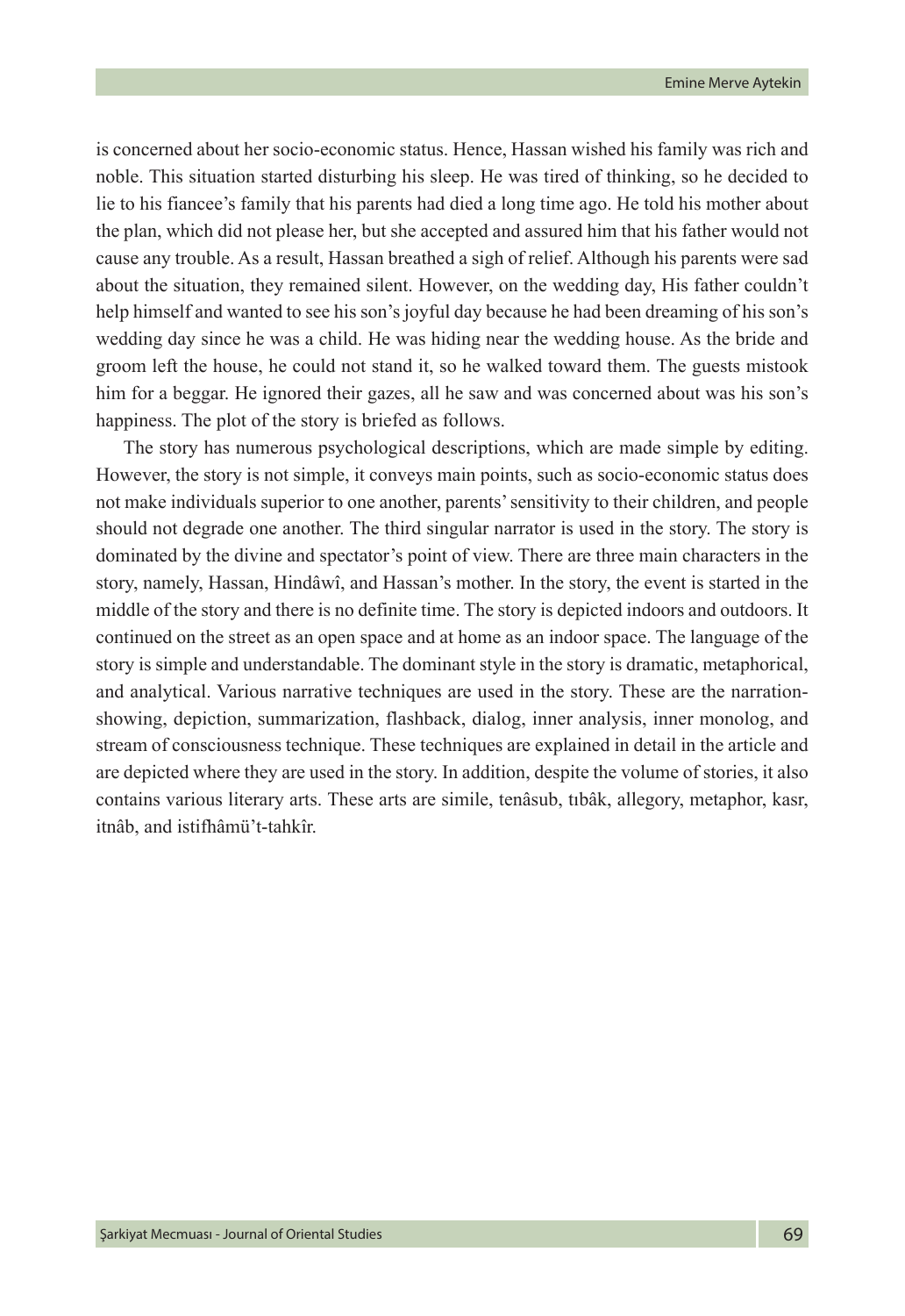#### **Giriş**

Napolyon'un Mısır'a askerî seferleri sonucunda Arap halkının Batı dünyasıyla ilk etkileşimleri başlamıştır. Böylece yüzyıllardır İslam kültür ve medeniyetinin etkisi altında bulunan Mısır'da, Batı medeniyetinin etkisi de kendisini göstermiştir.<sup>1</sup> Arap edebiyatı tarihinde Napolyon Bonaparte'nin Mısır'ı işgali Modern Arap edebiyatının başlangıcı olarak kabul edilir.<sup>2</sup> Bu tarihten itibaren çeşitli çeviri faaliyetleri başlamış ve Arapların geçmiş dönemden modern döneme kadar biriken kültürel, sanatsal ve edebî birikimleri Batıdan alınan değerler ile birleştirilip seçkin edebî örnekler verilmeye başlanmıştır.<sup>3</sup> Bu edebî örneklerden biri de öykü türüdür. Muhammed Teymûr (ö. 1921), Mustafa Lutfî el-Menfelûtî (ö. 1924), el-Cibran Halil Cibran (ö. 1931), Tâhâ Hüseyin (ö. 1973) ve İbrahim Abdülkâdir el-Mâzinî (ö. 1949) gibi yazarlar ilk dönem olan çeviri faaliyetlerinin ardından öykü türünün Arap edebiyatına geçişinde önemli rol oynamış şahsiyetlerdir.4 Necîb el-Kîlânî de öykü türünde eserler telif ederek bu alana katkı sağlamış bir şahıstır. Eserlerinde özellikle İslâmî edebiyatın işlemiş bu sebeple İslami edebiyatın teorisyeni sayılmıştır.<sup>5</sup>

19. yüzyılın ilk yarısıyla beraber Arap dünyasında savaşlar ve çeşitli siyasi içerikli olaylar meydana gelmiştir. Bu durum elbette ki kültürel ve sanatsal faaliyetleri de etkilemiştir. Siyasi içerikli çekişmelerin gerçekleştiği bu tarih modern Arap edebiyatının çöküşünün başlangıcı olarak da kabul edilir.6 Bu dönemin ardından Arap edebiyatı dönemi bir müddet durulmuştur. Yeni dönem ile faal bir kültür ortamı ortaya çıkmış ve farklı alanlarda farklı yazarlar yetişmeye başlamıştır.7 Bu alanlardan biri İslâmî edebiyattır. Öncülük payesinin Seyyid Kutub'a verildiği bu alan eserlerinde İslam düşüncesinin hâkim olduğu şahsiyetlerin dönemidir.<sup>8</sup> Yazarların yaşadıkları dönemlerin özellikleri, olayları eserlerine de yansımıştır. İlk dönem modern Arap nesri yazarlarının kimisi eserlerinde hak ile batılı ayırma noktasında halkı aydınlatma amacı güden kimisi sosyal ve felsefî kimisi psikolojik kimisi tarihî içerikli eserler vermişlerdir. Necîb el-Kîlânî'nin de içinde bulunduğu son dönem modern Arap edebiyatı şahsiyetleri de Filistin'i konu edinmeleri, İslâmî edebiyata yönelmeleri ile sol ve feminist kesimdeki şahsiyetlerden ayrışırlar. Çalışmaya konu olan Necîb el-Kîlânî de eserlerinde İslam, İslam tarihi, Müslümanlar ve İslam toplumlarının karşılaştığı sorunlara dikkat çekmiştir. Ayrıca romanlarında özgürlük,

<sup>1</sup> Fatma Betül Beyca, "Necip el-Kîlânî Hayatı-Eserleri ve 20.Yüzyıl Arap Edebiyatındaki Yeri" (Yüksek Lisans Tezi, İstanbul, Marmara Üniversitesi Sosyal Bilimler Enstitüsü, 2008), 22.

<sup>2</sup> Beyca, "Necip el-Kîlânî Hayatı-Eserleri ve 20.Yüzyıl Arap Edebiyatındaki Yeri", 22.

<sup>3</sup> Ahmet Kâzım Ürün, *Modern Arap Edebiyatı*, 2. bs (Konya: Çizgi Kitabevi, 2018), 13-14.

<sup>4</sup> Gülyaşar Demirci, "Mısır'da Öykücülük", *Bayburt Üniversitesi İnsan ve Toplum Bilimleri Fakültesi Dergisi* 1, (2018), 26.

<sup>5</sup> İsmail Durmuş, "Kîlânî, Necîb", *Türkiye Diyanet Vakfı Yayınları Diyanet İslam Ansiklopedisi*, c. EK-2, (Ankara: 2019), 65.

<sup>6</sup> Mehmet Yalar, *Modern Arap Edebiyatına Giriş*, 1. bs (Bursa: Emin Yayınları, 2009), 34.

<sup>7</sup> Cengiz Parlak, "Mustafa Lutfî el-Menfalûtî'nin 'Yevmu'l-Hisâb/Hesap Günü' Adlı Öyküsüne Dair Bir Çözümleme", *Bozok Üniversitesi İlahiyat Fakültesi Dergisi* 20, (2021), 201-28, https://doi.org/1001539, 203.

<sup>8</sup> Yakup Civelek, "Modern İslam Edebiyatında İslâmî Edebiyatın Yeri ve Öncüleri", *Yüzüncü Yıl Üniversitesi İlahiyat Fakültei Dergisi* 3, (2000), 87-88.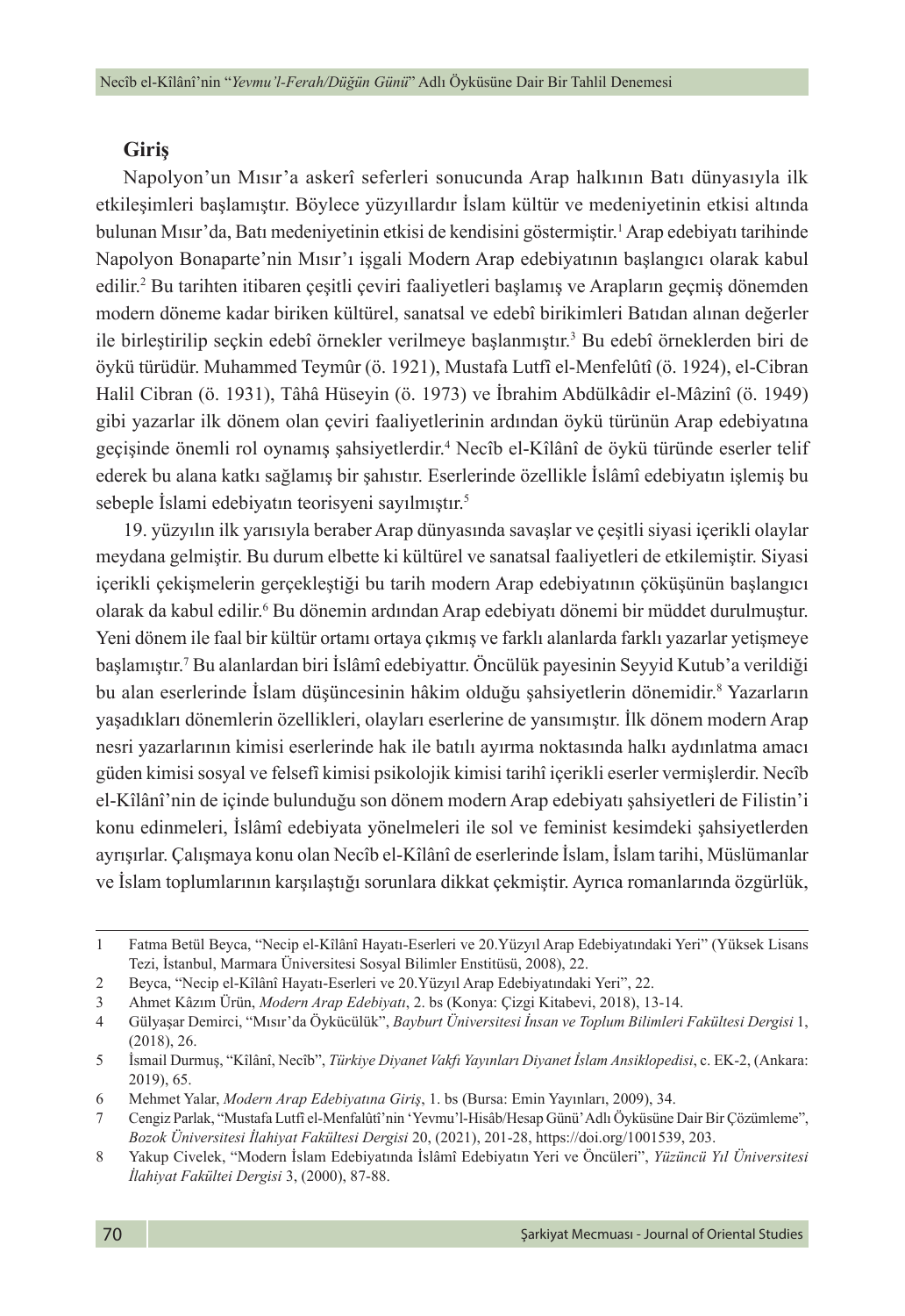fakirlik, toplumsal yozlaşma, hapishane, işkenceyi konu edinmiş, tarih merkezli meseleleri de eserlerinde işlemiştir.<sup>9</sup> Eserleriyle günlük hayatında adeta içine girmiş olan el-Kîlânî fikirlerini eserleriyle yansıtabilmiştir.

Necîb el-Kîlânî'nin hayatı, eserleri, şiirleri ve görüşleri hakkında gerek ülkemizde gerek de Arap ülkelerinde çok sayıda çalışma yapılmış, birçok kitap, makale yazılmış ve tez hazırlanmıştır. Bu çalışmada da döneminin edebî akımlarından etkilenip bunu da eserlerine yansıtan el-Kîlânî'nin genel olarak hayatı ve daha önce herhangi bir bilimsel çalışmaya konu olmamış en büyük öykü derlemesi olan *'İnde'r-Rahîl* isimli öykü kitabından seçilen *Yevmu'l-Ferah/Düğün Günü* başlıklı öykünün çeşitli yönlerden tahlili yapılmıştır. *'İnde'r-Rahîl* isimli öykü kitabı Beyrut'ta 1985, 1987 ve 1994 tarihlerinde basılmıştır.<sup>10</sup> Mısır halkının çektiği sıkıntıları ele aldığı bu eserde yirmi sekiz tane öykü bulunmaktadır. Öykü, kitabın 123 ve 125. sayfalarında bulunmaktadır.

### **1. Necîb el-Kîlânî'nin Hayatına Genel Bir Bakış<sup>11</sup>**

1 Temmuz 1931 yılında Mısır'ın Garbiyye şehrine bağlı Şarşâba köyünde<sup>12</sup> çiftçi bir ailenin çocuğu olarak dünyaya gelen Necîb el-Kîlânî, Müslüman edip, romancı, tenkitçi, araştırmacı, doktor ve öncü bir öykücüdür. Küçük yaşlardan itibaren sağlık sorunlarından muzdarip olan el-Kîlânî ilkokulu köy mektebinde okumuş, orta öğretimine de Ziftâ'da başlayıp Tanta'da tamamlamıştır.13 1951'de babasının arzusuyla Kahire Üniversitesi Tıp Fakültesi'ne girmiştir. Edebiyata ilgili olduğu kadar siyasete de ilgili olan el-Kîlânî 1948 yılında Hasan el-Benna tarafından kurulan İhvân-ı Müslimîn cemiyetine girmiştir14 O tarihlerde meydana gelen suikast olaylarının bu cemiyetin üzerine atılması ve el-Kîlânî'nin de bu toplulukla yakın ilişkisi olması dolayısıyla on beş yıl hapse mahkûm edilmiştir. Bu dönemde pek çok işkenceye maruz kalmıştır. Sağlık sorunlarından dolayı 1958 yılında hapisten çıkarılmıştır. Yarım kalan tıp eğitimini tamamladıktan sonra doğduğu köy olan Şarşâba'ya atanmıştır. Ardından 1960 yılında İslâm edebiyatçısı Kerîme Şâhîn hanımefendiyle evlenmiştir ve bu evlilikten üç oğlu bir kızı dünyaya gelmiştir.15

<sup>9</sup> Ürün, *Modern Arap Edebiyatı,* 150; Abdurrahman İslamoğlu, "Necîb el-Kîlânî'nin 'Ramazan Habîbî' Adlı Romanının Teknik ve Tematik Yönden İncelenmesi" (Muş, Alparslan Üniversitesi Sosyal Bilimler Enstitüsü, 2021), 1.

<sup>10</sup> Durmuş, "Kîlânî, Necîb", 67.

<sup>11</sup> Necîb el-Kîlânî hakkında gerek ülkemizde gerek yurt dışında çeşitli çalışmalar yapılmıştır. Bu çalışmada yazarın hayatı hakkında genel ve özet bilgiler verilmiştir. Daha fazla bilgi için bk.: Ahmet Özdemir, "Necîb el-Kîlânî ve Romancı Kişiliği", (Doktora Tezi, Sivas Cumhuriyet Üniversitesi Sosyal Bilimler Enstitüsü, 2020), Fatma Betül Beyca, "Necip el-Kîlânî Hayatı-Eserleri ve 20.Yüzyıl Arap Edebiyatındaki Yeri", (Yüksek Lisans Tezi, Marmara Üniversitesi Sosyal Bilimler Enstitüsü, 2008), Ayşegül Hayırlıoğlu, "Necîb el-Kîlânî ve Ḥâretü'l-Yehûd Adlı Eseri", (Yüksek Lisans Tezi, Necmettin Erbakan Üniversitesi Sosyal Bilimler Enstitüsü, 2019).

<sup>12</sup> Necîb el-Kîlânî, *Muzekkirâtü'd-duktûr,* 5 cilt, (Kitabu'l-muhtâr, 1404/1983), I/11.

<sup>13</sup> Durmuş, "Kîlânî, Necîb", 65.

<sup>14</sup> Necîb el-Kîlânî, *Lemeḥât min Ḥayâtî,* 2 cilt, (Beyrut: Mu'assasat al-risāla, 1985), II/22.

<sup>15</sup> M. Hayr Ramazan Yusuf, *Tetimmetü'l-'Alâm,* 3 cilt, (Beyrut: Daru İbn Ḥazm, 1996), II/285-6.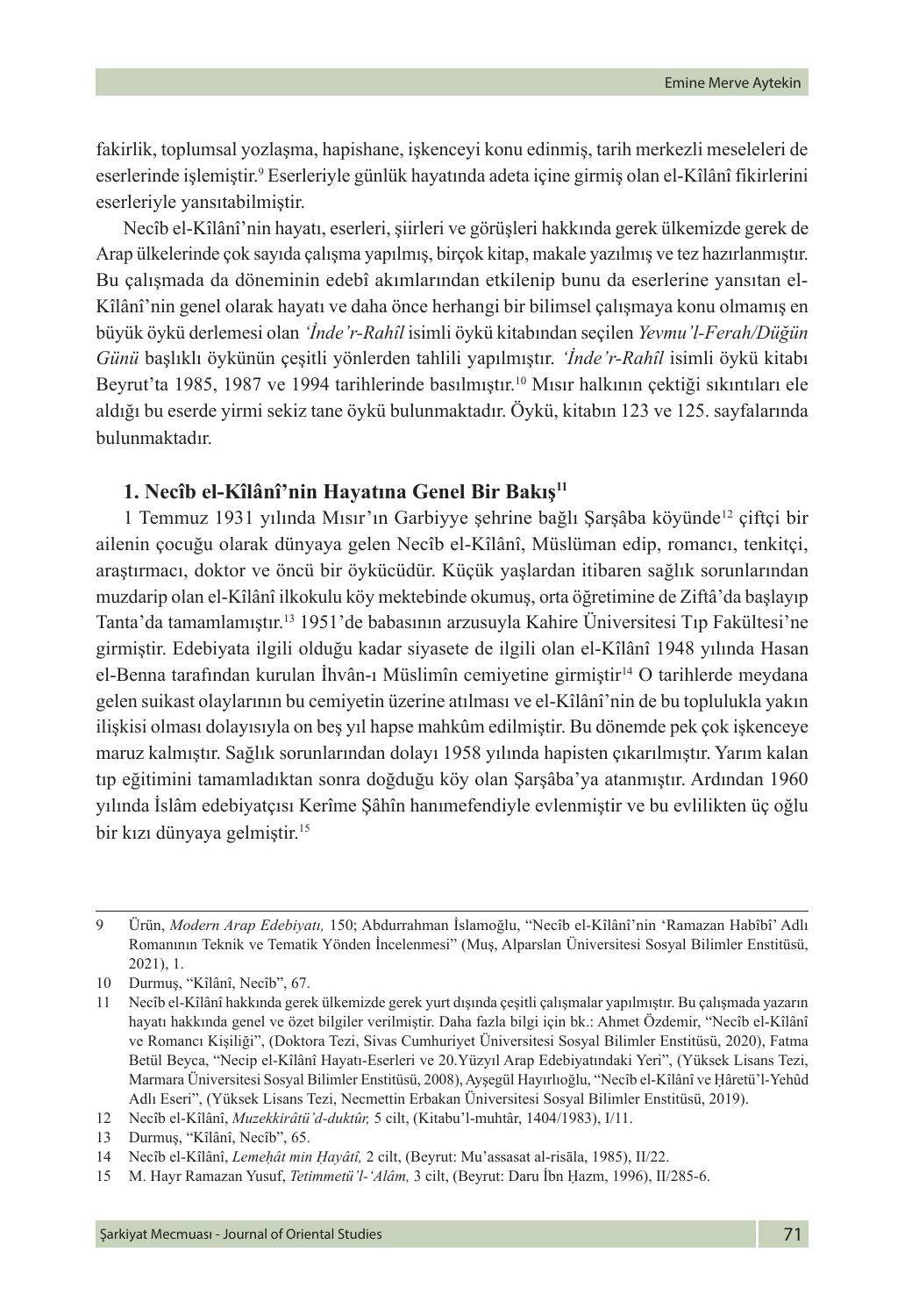Yaşadığı dönemin etkilerini eserlerinde görebildiğimiz el-Kîlânî erken yaşlarda edebiyata ilgi duymuştur.16 Bu ilgi küçük yaşlarda çeşitli yazarlardan okuma yapmasına vesile olmuş ve kendi edebî yaşamını etkilemiştir. Okumalar yaparken Doğu ve Batı edebiyatı ayrımı yapmamıştır.<sup>17</sup> Yüz kadar eser veren el-Kîlânî tarihî, toplumsal, siyasî, psikolojik, biyografik, otobiyografik, felsefe, tıp ve sağlık gibi geniş konu yelpazesiyle çeşitli olgular üzerinde şiir, öykü, tiyatro, roman, edebiyat eleştirisi olmak üzere pek çok türde eser telif etmiştir. İlki "*et-Tarîku't-Tavîl*" romanı olmak üzere pek çok eseri ödül almıştır. Çeşitli gazetelerde yazılar yazmıştır. Eserlerini meramını anlatmak için bir araç olarak kullandığından dolayı eserlerinde sade ve anlaşılır bir dil kullanmıştır. Okurun hayal dünyasındaki değerleri sağlam temellere oturtmak amacıyla anlatımlarındaki betimlemelerde gerçekçiliği öncelemiştir.<sup>18</sup> Sanatı bir araç olarak görerek 'sanat toplum içindir' anlayışını benimsemiştir. Eserlerini de bu çerçevede hazırlamıştır. Çünkü amacı toplumsal olaylar hakkında halkta bir bilinç oluşturmaktır. 19

Doktorluk yaptığı sırada 1965 yılında yeniden hapse girmiştir, fakat sağlık sorunları nedeniyle 1967 yılında çıkarılmıştır. 1992'de emekliye ayrılmıştır. Vefat etmeden önce altı ay pankreas kanseriyle mücadele etmiştir ve 6 Mart 1995 yılında Tanta Hastanesi'nde vefat etmiştir.<sup>20</sup>

### **2. "***Yevmu'l-Ferah/Düğün Günü***" Öyküsünün Olay Örgüsü**

Necib el-Kîlânî'nin *'İnde'r-Rahîl* isimli öykü kitabı içerisine yer alan *Yevmu'l-Ferah/Düğün Günü* isimli öykü oğlunu zor şartlarda okutan ayakkabı boyacısı Hindâvî isminde bir babanın ızdıraplı bir gününü konu edinmektedir. Hindâvî'nin oğlu Hassân, Edebiyat Fakültesi'nden arkadaşı olan ve babası üst tabakadan zengin ve nüfuzlu bir adamın güzel ve kültürlü bir kızıyla evlenmek istemektedir. Hassan kızı seviyor, kız da Hassan'a karşı aynı duyguları beslemektedir. Hassan'a göre bu evliliğin önündeki tek problem Hassan'ın babasının ekonomik durumu ve mesleğidir. Bu durum Hassan'ın uykularını kaçırmaya başlamıştı. Bu durum hakkında çözüm düşünmekten yorulmuş ve bitap düşmüştü. Sonunda ailesinin evinden ayrılıp başka bir eve geçmeye karar verdi. Ardından eşinin akrabalarına ailesinin uzun zaman önce vefat ettiğini söyledi böylece babasının sosyo-ekonomik durumunu gizlemek daha kolay olacaktı. Annesi oğlunun bu isteğine sesini çıkarmadı ve önceliklerinin onun mutluluğu olduğunu söyledi aynı şekilde babasının da onun mutluluğu için her türlü fedakârlığı yapacağını söyledi. Böylece Hassan'ın endişeleri bitti ve meseleyi halletti. Anne ve babası derin bir hüzne boğuldular.<sup>21</sup>

Babası nikâh günü kendini tutamadı ve uzun yıllardır hayalini kurduğu bu mutlu günde uzaktan da olsa ciğerparesini görmek istedi. Düğün evi şaşaalı idi. Hindâvî saklanacağı

<sup>16</sup> İslamoğlu, "Necîb el-Kîlânî'nin 'Ramazan Habîbî' Adlı Romanının Teknik ve Tematik Yönden İncelenmesi", 13.

<sup>17</sup> Beyca, "Necip el-Kîlânî Hayatı-Eserleri ve 20.Yüzyıl Arap Edebiyatındaki Yeri", 43.

<sup>18</sup> el-Kîlânî, *Muzekkirâtü'd-duktûr*, IV/68, 195, 204; Ahmet Özdemir, "Necîb el-Kîlânî ve Romancı Kişiliği" (Doktora Tezi, Sivas, Sivas Cumhuriyet Üniversitesi Sosyal Bilimler Enstitüsü, 2020), 31.

<sup>19</sup> Özdemir, "Necîb el-Kîlânî ve Romancı Kişiliği", 31.

<sup>20</sup> Ramazan Yusuf, *Tetimmetü'l-'Alâm,* II/285; İsmail Durmuş, "Kîlânî, Necîb", 66.

<sup>21</sup> Necîb el-Kîlânî, *'İnde'r-Rahîl,* (Lübnan: Mu'assasat al-risāla, 2005), 123-125.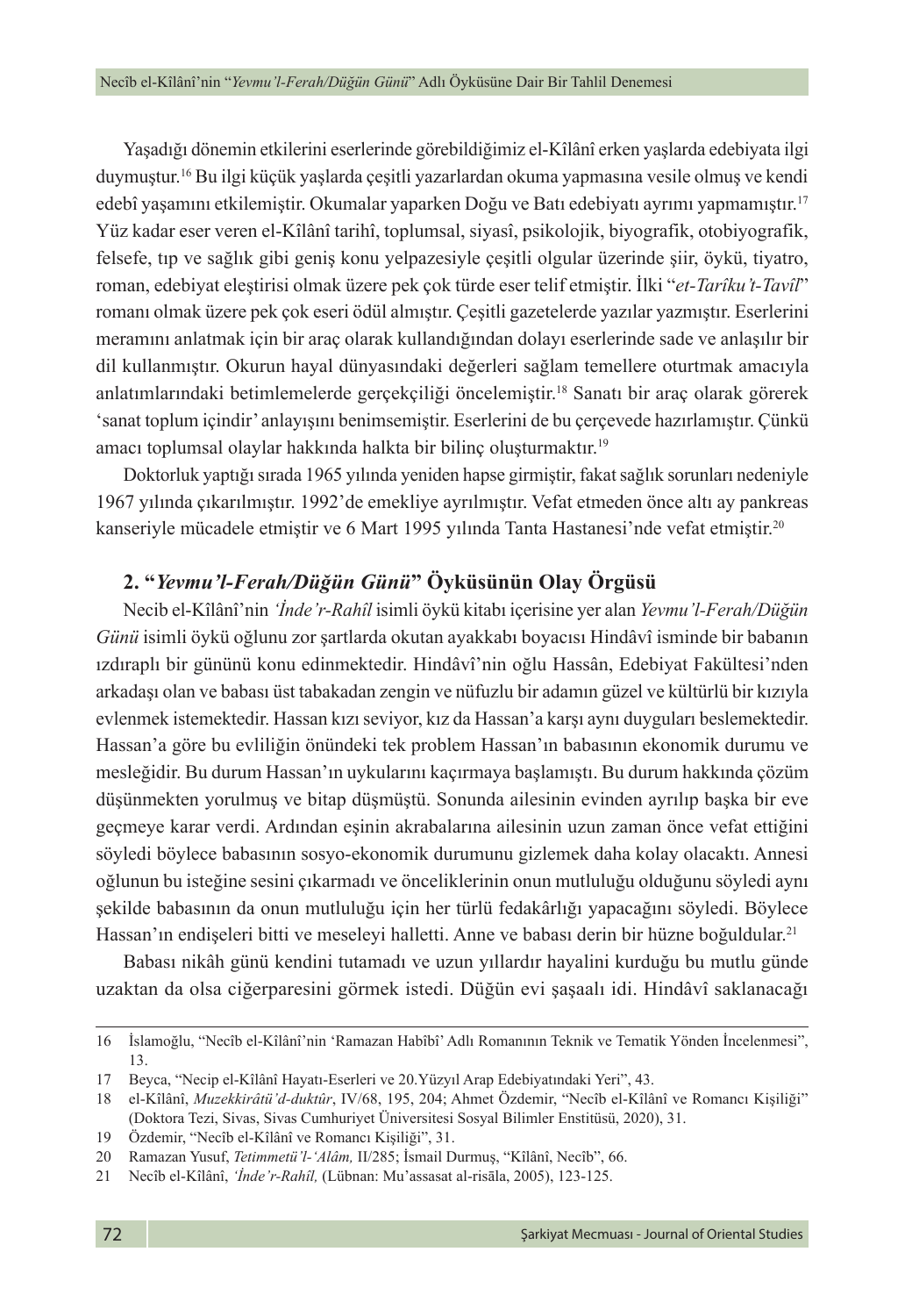bir yer aradı çünkü kendisinin bu elit tabaka arasında yerinin olmadığını düşünmekteydi. Gizleneceği bir çalılık buldu ve uzun bir süre bekledi. Gelin ve damat zılgıtlar eşliğinde düğün evinden çıkarken kendini istemsizce onlara doğru koşarken buldu. Arabadan aklar düşmüş başını uzattı ve titrek bir ses ile oğlunu tebrik etti. Endişeye kapılan Hassan şoföre arabayı sürmesini söyledi. Oradaki davetliler Hassan'ın babasını dilenci sandılar ve eline para tutuşturup uzaklaştırmak istediler. Fakat Hassan'ın babası onlara aldırış etmedi bile, her şeye rağmen tek düşündüğü oğlunun mutlu ve harika göründüğüydü.<sup>22</sup> Öyküde olay örgüsü ortadan başlatılmıştır. Öykünün başında oğlunun bir sözüyle sarsılan babanın tasvirini görürken öykünün devamında bu sözün arka planındaki olayların sebeplerini ya da etkenlerini ve anlatılarını görüyoruz. Öykü trajik bir son olan oğlunun babasını yok sayması buna mukabil olarak babanın evladının mutluluğu ile yetinmesi ile bitmektedir.

### **3. Öyküde Tema ve Kurgu**

Yalın bir olayın çerçevesinde kişilerin ilişkilerini anlatma temeline dayanan edebî tür olarak tanımlanan öykü kelimesi için Arap edebiyatında 'söz, haber, hikâye' manalarına gelen kıssa kelimesi kullanılır.<sup>23</sup> Her öykünün içeriğine göre belirli bir kurgusu bulunmaktadır.<sup>24</sup> Bu kurgu ve kurgudaki bütünlük öykünün yazılış amacına ulaşmasını sağlayıp daha etkili olmasını sağlamaktadır.

Öyküdeki olay basit bir şekilde kurgulansa da verilmek istenen mesaj etkileyici bir tarzda verilmiştir. Öykünün, insanların birbirlerini küçümsememesi, sosyo-ekonomik koşulların insanları birbirlerinden üstün yapmayacağı, yapılan iş ayaklar önünde eğilmek dahi olsa helal rızık kazanmanın ne derece önemli olduğu ve türlü zorluklarla evladını okutup amiyane tabirle adam etmeye çalışan bir babanın oğlunun kendisinden utanmasının kendisinde oluşturduğu üzüntü gibi ana fikirler barındırdığı söylenebilir.

### **4. Öyküde Anlatıcı ve Bakış Açısı**

Bu öyküde anlatıcı 3.tekil kişi(o)dir. Bu anlatıcı türü olaylar karşısında 'ilâhî', 'yansız' ve 'kişisel' olmak üzere üç tutum ile karşımıza çıkabilir. Bu tutumlar birbirinden bağımsız olarak kullanılabileceği gibi iç içe veya dönüşümlü olarak da kullanılabilir.25 *Yevmu'l-Ferah* isimli öyküde söz konusu anlatım türünün 'ilâhî' tutumu kullanılmıştır bu tutum aşağıdaki satırlardan anlaşılabilmektedir:

كَانَ حَسَّانُ يُحِبُّ الفَنَاةَ، وكَانَتْ تُبَادِلُهُ نَفْسَ الشُّعُورِ ، وَلَمْ يَكُنْ هُذَاكَ مِنْ عَقَدَةٍ فِي طَرِيقٍ عَقْد القَرانِ إلا أبُوه مَاسِح الأَحْذِيَة.. إنّه لا :<br>ا ً، يَلِيقُ بِمَقَامِ صَنَهْرِ ۚ الْمُحْتَرَمِ..<sup>26</sup>

<sup>22</sup> el-Kîlânî, *'İnde'r-Rahîl,* 123-125.

<sup>23</sup> Hüseyin Yazıcı, "Hikâye", *Türkiye Diyanet Vakfı Yayınları Diyanet İslam Ansiklopedisi*, c: 17, (İstanbul: 1998), 479-480.

<sup>24</sup> Parlak, "Mustafa Lutfî el-Menfalûtî'nin 'Yevmu'l-Hisâb/Hesap Günü' Adlı Öyküsüne Dair Bir Çözümleme", 211.

<sup>25</sup> Mehmet Tekin, *Roman Sanatı I Romanın Unsurları*, 17. bs, (İstanbul: Ötüken Neşriyat, 2019), 31.

<sup>26</sup> el-Kîlânî, *'İnde'r-Rahîl,* 124.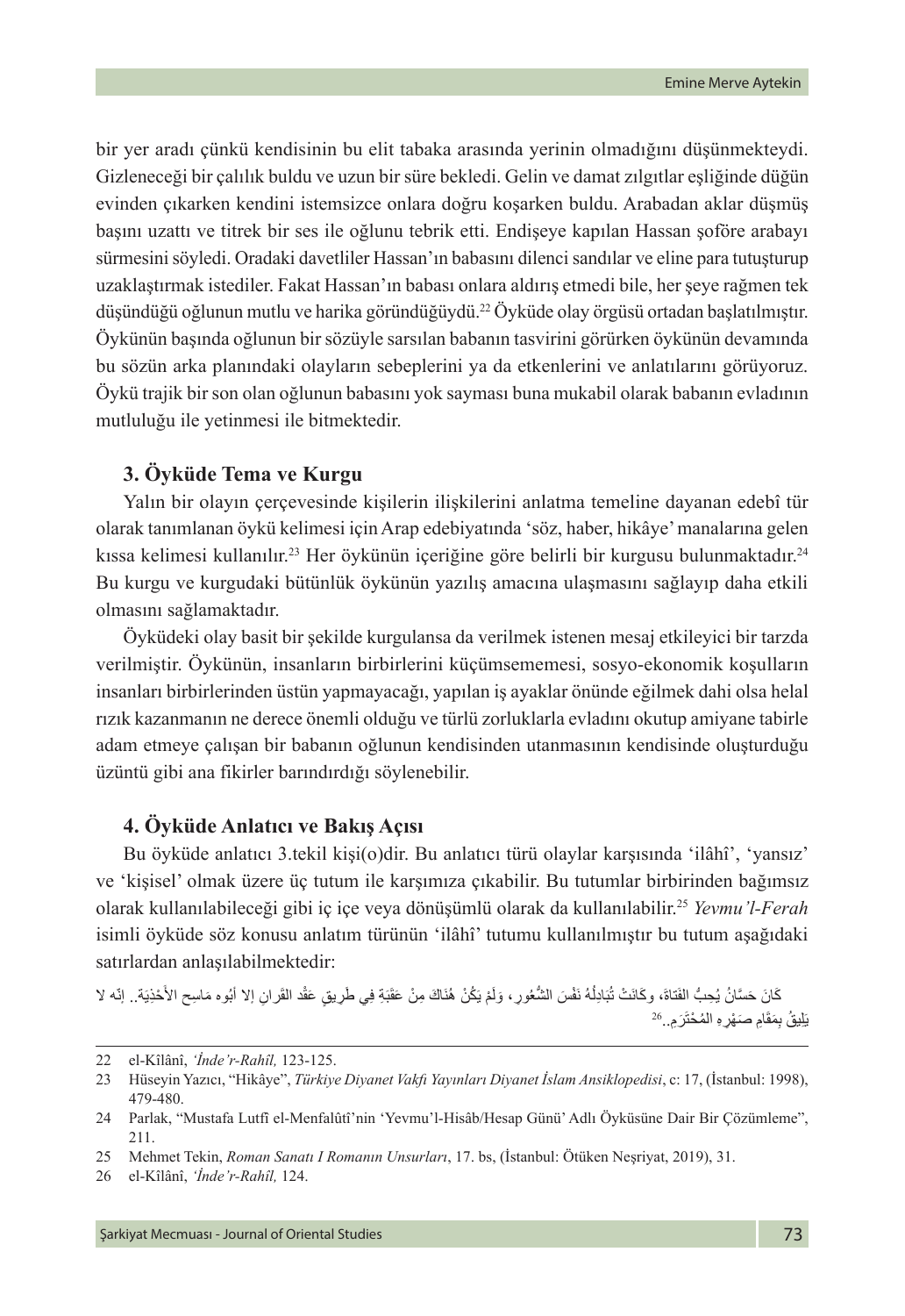*Hassan kızı seviyordu, kız da aynı duyguyu besliyordu. Bu evliliğin önünde babasının ayakkabı boyacısı olması dışında hiçbir engel yoktu. Bu ise damadın saygın konumuna uygun değildi.*

Bakıs açısı öyküde olay, çevre ve kişilere bakılan optik açı olarak tarif edilir.<sup>27</sup> Bu öyküde bakış açısı olarak öncelikle tanrısal bakış açısı hâkimdir. Bu bakış açısı her şeyi bilen ve her şeye hâkim, geçmişten ve gelecekten haberdar, kahramanların duygularını, düşüncelerini, iç dünyalarını ve zihinlerinden geçen her şeyi açığa çıkaran bir bakış açısıdır.<sup>28</sup> Öyküde bu bakış açısına örnek olarak şu satırlar verilebilir:

َ ْكِل ُف نَ ْف َسهُ ُ مؤنَة النَ َظر َ ِ ان م ْن َ حْوِل ِه، وال ي َتَي ِيره الف َث ات، أو الهْرج الذي ي َ َ َ َرب ِ َض ِجيج الع َأ ب ُ ْعب ِ ِير، دُ َون ْ أن ي ِ َ المِدينَ ِة َ الكب َ ِس ُير َ في ش ِارع َك َ ان ي إلى المَبَانِي الشَاهِقَة على الجَانِبين حَتَّى الصُنْدُوقِ الخَشَبِيِّ الذي تتراص فيه إلزُ جَاجَات المُلَوَّنَة وعُلْب الوَرْنِيش والذي يَتَنَلَّى من كَتْفِه، َل ا<br>ا ∶<br>∶ ا الصُنْدُوق لا يُشَغِّلُ باله الآن، عِبَارة قَصِيرَة قالها ابنه ما فتئت نطن في رَ اسِهِ بالحاح، وتُرْ عِشُ جَسَده الصَامِر 'ابي مات 'يُحَاوِل عم :<br>ا ْهَذا الصُنْذُوق لا يُشْغِّلَ باله الان، عِبَار ة قصِيرَة قالها ابنه ما فتَنت تطن في رَ اسِهِ بـالحاح، وترْ عِش<br>هِنْداوي جَاهِداً أن يَنْسَى هَذِهِ العِبَارَة أو يَهْرُبُ من اِلْحَاجِها.. لكن دون جَدُوَى.. ووجد نَفسه يغَمْ

*Büyük şehirde bir caddede arabaların gürültülerine, çevresindeki gençlerin oluşturduğu kargaşaya aldırmadan yürüyor, yolun her iki tarafına sıralanmış devasa binalara, hatta omzunda sallanan renkli şişelerin ve vernik kutusunun dizildiği ahşap sandığa bile bakma zahmetine girmiyordu. Şu anda bu sandığı kafasına takmıyordu, oğlunun söylediği kısa bir ifade, "Babam öldü" cümlesi durmadan kafasını kurcalıyor, zayıf bedeni sallanıyordu. Hindâvî amca bu cümleyi unutmaya ve zihninden uzaklaştırmaya çalışıyordu. Fakat çabası sonuç vermedi. Kendisini derin bir acı içinde mırıldanırken buldu…*

Öyküde kullanılan bir diğer bakış açısı ise gözlemci bakış açısıdır. Bu bakış açısı tanrısal bakış açısı kadar geniş imkânlara sahip değildir. Gözlemci bakış açısı olaylar ve nesneler üzerinde gözlem yeteneğine göre aktarımlar yapar.30 Öyküde bunun örneği şu satırlarda görülebilir:

وانْحَدَرَت دَمْعَة حَارَة على جَبِينِهِ الغَائِر .. فلم يُحَاوِل مَسَحها . وخيل إليه أن لَحْناً حَزِيناً دَامِعاً ينصب في أننيه، إن هذا اليوم لن ينسي. ًفَيه يعقد قِرَان وحيده حسّان سوف يتزوج من فناة مثقفة جميلة. كانت زميلة له في الكُلِّيَة . وأَبُوهَا رَجُل مِنَ الكِبَارِ .لَهُ كَلِمَةٌ مَسْمُوعَةٌ. <sup>31</sup> ٌ

*Çökmüş alnından sıcak terler aktı, silmeye yeltenmedi bile. Kulaklarında hüzünlü bir melodi çalıyor gibiydi, o günü asla unutmayacaktı. Çünkü o gün biricik oğlu Hassan'ın nikâhı kıyılacak, güzel ve kültürlü bir kızla evlenecekti. Kız, fakülteden arkadaşıydı. Babası da üst tabakadan, nüfuzlu biriydi.*

#### **5. Öykünün Kahraman Kadrosu**

Öyküde merkezî kişi yazardır. Merkezî kişi her şeyi bilir. Kişiler tip olarak yapılarına göre tipler ve konularına göre tipler olarak ikiye ayrılır. Yapılarına göre tipler; yüceltilmiş tipler, ilk örnek tipler ve nihilist tipler olarak üç çeşit iken; konularına göre tipler; sosyal tipler, psikolojik tipler ve zihinsel tipler olarak üçe ayrılır.<sup>32</sup> Öykümüzdeki karakterler konularına göre tipler içinde yer alan psikolojik tipler kategorisine girmektedirler. Bu tipler mizaç, huy ve karakter ve soyut özellikler ve değerler açısından öyküde bir temsil oluştururlar. 33

**Hindâvî:** Hassan'ın babasıdır. Ayakkabı boyacısıdır. Ömrünü oğluna adamış, gerekirse kendini yok sayacak kadar oğluna düşkün bir karakter olarak karşımıza çıkar. Bu karakter

<sup>27</sup> Tekin, *Roman Sanatı I Romanın Unsurları*, 51.

<sup>28</sup> Tekin, *Roman Sanatı I Romanın Unsurları*, 54-55.

<sup>29</sup> el-Kîlânî, *'İnde'r-Rahîl,* 123.

<sup>30</sup> Tekin, *Roman Sanatı I Romanın Unsurları*, 56.

<sup>31</sup> el-Kîlânî, *'İnde'r-Rahîl,* 123.

<sup>32</sup> Detaylı bilgi için bk.: Nurullah Çetin, *Roman Çözümleme Yöntemi*, 15. bs (Ankara: Akçağ Basım Yayım, 2017), 148-161.

<sup>33</sup> Çetin, *Roman Çözümleme Yöntemi*, 159.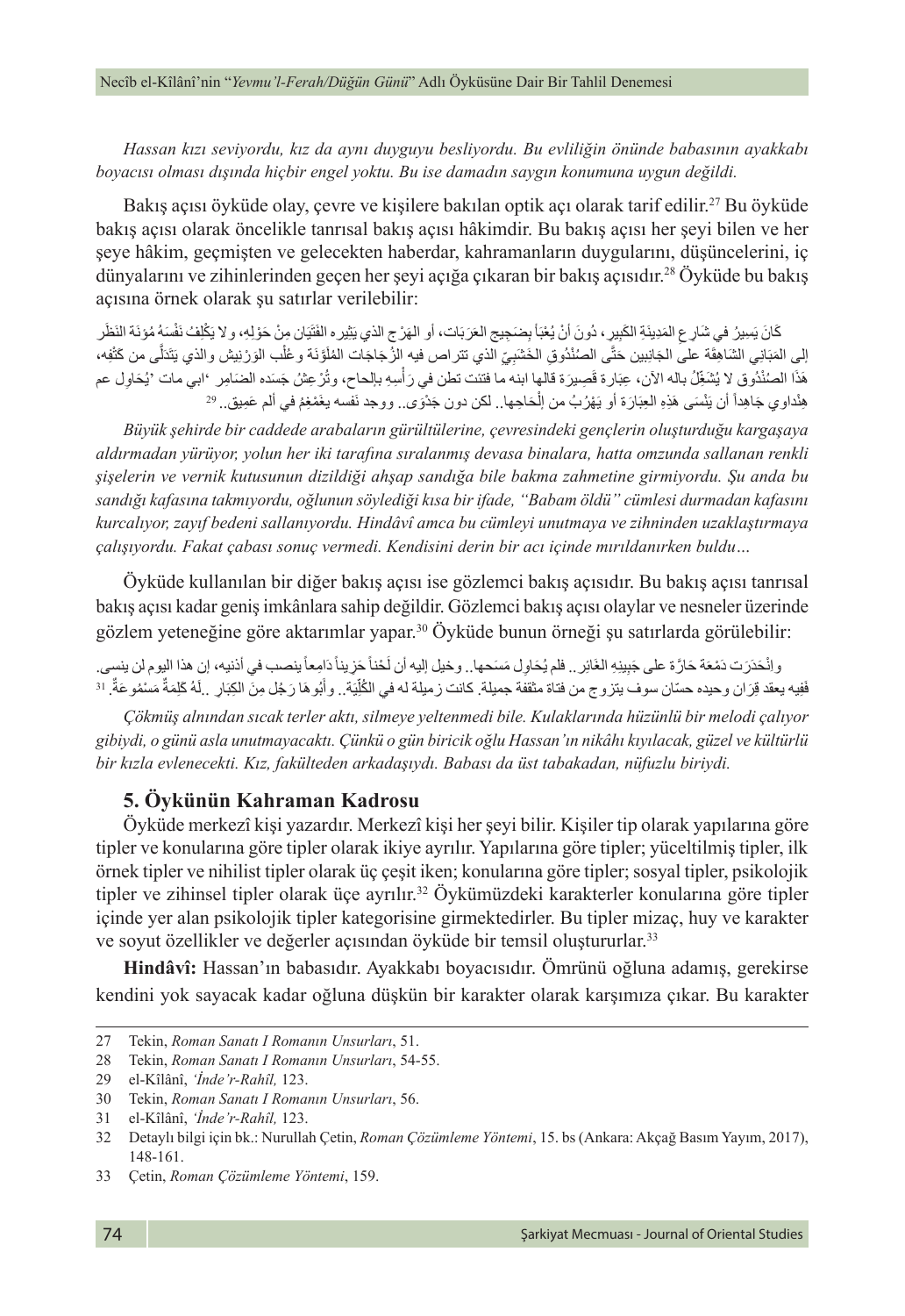öyküde çıkar gözetmeksizin fedakârlık yapan diğerkâm tipi temsil etmektedir. Temsil ettiği bu tipleme karakterin kendi ve Hassan'ın annesinin sözlerinden anlaşılmaktadır:

إن ابني رَائع المظهر حقاً.. ما أسْعَدَنِي. <sup>34</sup>

*Oğlum gerçekten harika görünüyor. Ne mutlu bana.*

أُبُوك عاقِل يا بني<sub>.</sub> و هو على استِعْدَاد لأن يُضنْحِي بأعز ما يملُك. بل بِحَيَاته كي تَنْعَم وينشَر ح صدرك. <sup>35</sup> *"Baban akıllı adamdır oğlum. Sahip olduğu en değerli şeyi feda etmeye hazırdır. Bilakis o hayatı boyunca senin rahat ve müreffeh bir hayat yaşaman için uğraştı."*

**Hassan:** Hindâvî'nin oğludur. Edebiyat Fakültesi'nden mezun olmuştur. Anne ve babasının üstüne titrediği, türlü zorluklara okuttuğu, yaşadıkları sıkıntıları o çekmesin ve güzel bir geleceği olsun diye uğraştıkları bir karakterdir. Fakat ailesinin bunca iyiliği karşısında vefasızlık edip onların sosyo-ekonomik durumundan utanıp vefasızlık etmiştir. Bu karakter kendisine yapılan fedakârlıklara karşılık vefasızlık eden tipi temsil etmektedir. Bu karakterin şu sözlerinden anlaşılmaktadır:

لماذا؟ لماذا يا رَبّ هَذَا العَذَاب؟ أكان من الضَرُورِي أن يَكُونَ أبي مَاسِحٌ أَحْذِيَة يَقْضِي عُمْره مُنْكِس الرأس لدى الأقْدَامِ.. لماذا؟؟<sup>36</sup> :<br>:<br>: *Neden? Bu işkence neden Allah'ım? Babamın ayaklar karşısında başı eğik olarak ömrünü geçiren bir ayakkabı boyacısı olması şart mıydı? Neden??*

**Hassan'ın annesi:** Eşi Hindâvî gibi oğluna düşkün bir karakterdir. Hindâvî karakteri ile aynı tipi temsil etmektedir. Bu öyküde geçen şu konuşma cümlesinden anlaşılmaktadır:

وَلِمَا أعْيَتْهُ الحِيلَ.. وَاسْتَعْصَى الْحَلُّ.. قَرَّرَ أَنْ يَنْفَصِلُ عن أبِيهِ كَخُطْوَةٍ أولى.. وبِقيم في مَسْكَنٍ خاصٍ.. ثُمَّ يَخْبِرُ أصنهاره أن أباه قَدْ المعالم المعالم المعالم المعالم المعالم المعالم المعالم المعالم المعالم المعالم المعالم المعالم المعالم المعال<br>المعالم المعالم المعالم المعالم المعالم المعالم المعالم المعالم المعالم المعالم المعالم المعالم المعالم المعال مَاتَ مُنْذُ زَمَنٍ بَعِيدٍ، وَمِن السَهْلِ عَلَيهِ بَعْدَ ذَلِك أنْ يَغْتَرِفُ أنَّ أَسْرَتُهُ رَقِيقَةَ الحَال وَهَمَسَ فِي أَنْنِ أُمِّه بالحال الوَاحِد الذي أرْتَاه، وَسَادَها ؘ<br>ا َشُحُوب مُبَاغِت، لَكِنّها اِسْتَدْرَكَتْ قَائِلَة:  $\overline{a}$ 

أَمْرُكَ يا حبيبي.<sub>.</sub> نحن لا نفكر إلا في سَعَادَتك ورِ ضَاكَ. <sup>37</sup>

*Çözüm aramaktan bîtap düşüp çözüm bulmak imkânsız hale gelince, ilk adım olarak babasından ayrılmaya ve ayrı bir evde yaşamaya karar verdi. Sonra eşinin akrabalarına babasının uzun zaman önce öldüğünü söyledi, böylece ailesinin durumunun iyi olmadığını itiraf etmek daha kolay olacaktı. Aklına gelen tek çözüm yolunu annesinin kulağına fısıldadı. Annesinin yüzü birden sarardı, ama kendini toplayarak şöyle dedi:*

*Nasıl istersen canım. Biz sadece senin mutlu olmanı isteriz.*

Diğer kişiler; Hassan'ın nişanlısı, kayınpederi, düğün davetlileridir.

### **6. Öyküde Zaman ve Mekân**

Zaman insanın bütün eylemlerini içine alan bir kavramdır.<sup>38</sup> Bir öykünün zaman ve mekândan münezzeh olması mümkün değildir. Bu sebeple öykü veya roman belirli veya bir belirsiz

<sup>34</sup> el-Kîlânî, *'İnde'r-Rahîl,* 125.

<sup>35</sup> el-Kîlânî, *'İnde'r-Rahîl,* 124.

<sup>36</sup> el-Kîlânî, *'İnde'r-Rahîl,* 124.

<sup>37</sup> el-Kîlânî, *'İnde'r-Rahîl,* 124.

<sup>38</sup> Mehmet Narlı, "Romanda Zaman ve Mekân Kavramları", *Balıkesir Üniversitesi Sosyal Bilimler Enstitüsü Dergisi* 5/7, (2002), 92.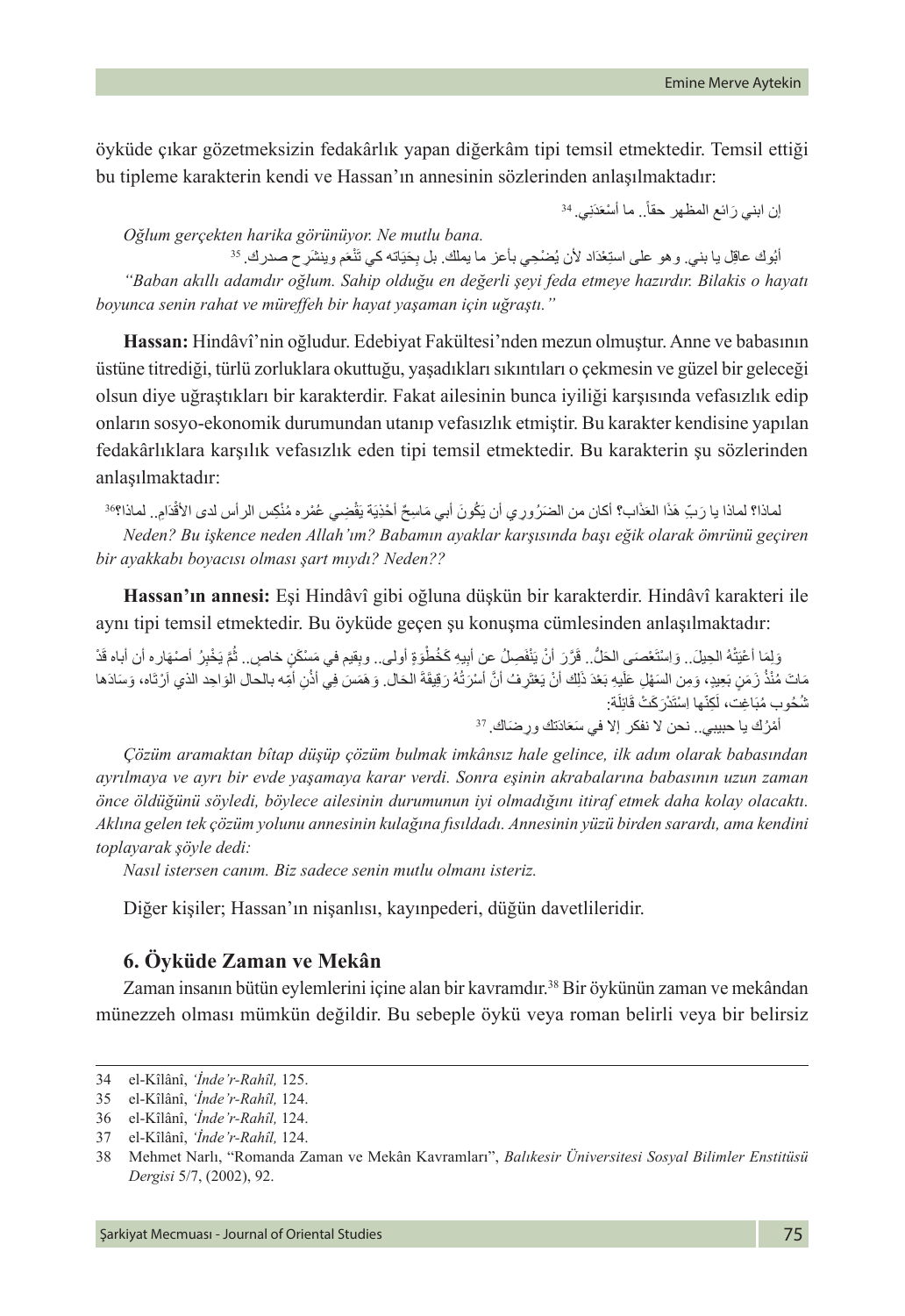zamanda kurgulanır ve gerçekleşir.39 Bu zaman gerçek veya kurmaca olabilir. Ayrıca öyküde olayların kronolojik bir sıraya göre verilmesi gerekmez, değişken, dönüşümlü veya iç-içe verilebilir.40 Mezkûr öykünün başlangıcında bir zaman belirtilmemiştir. Öykünün birbirini takip eden günlerde gerçekleştiği anlaşılmaktadır. Öykünün başlangıcında verilen satırların öykünün ilerleyen satırlarından sonra gerçekleşmiş olduğu ifade edilebilir. Öyküde bir de düğün gününün olduğu belirtilmiştir.

Mekân olayın gerçekleştiği, karakterlerin yaşadığı yerdir.<sup>41</sup> Roman ve öyküyü meydana getiren önemli unsurlardandır. Öykümüz somut mekânlarda gerçeklemiştir somut mekânlar ise açık mekân ve kapalı mekân olarak ikiye ayrılır. Açık mekân, dış mekân olarak da bilinir ve cadde, köy, kasaba, ova ve deniz gibi yerlerdir. Kapalı mekân ise iç mekân olarak da bilinir ve ev, oda ve daire gibi mekânlardır.<sup>42</sup> Öyküde hem açık hem de kapalı mekâna örnekler vardır. *Yevmu'l-Ferah/Düğün Günü* isimli öykü önce açık mekân olan caddede başlar, ardından kapalı mekânlar olan ev ve odada seyrini sürdürür. Aşağıdaki satırlardan öykünün geçtiği bu mekânlar anlaşılabilmektedir:

كَانَ يَسِير في شَارِ ع الْمَدِينَة الْكَبِيرِ ، دُونَ أن يُعْبَأ بِصَحِيج الْعَرَ بَات، أو الْهَرْ ج الذي يَثِير ه الْفَتَيَان مِنْ حَوْلِهِ... <sup>43</sup> *Büyük şehirde bir caddede arabaların gürültülerine, çevresindeki gençlerin oluşturduğu kargaşaya aldırmadan yürüyordu…*

> وَرَ أَى الرَّجُلِ الأَعْلامِ تَخْفُقُ عَلَى بَابِ النَيْتِ... <sup>44</sup> ֖֖֖֖ׅ֧֪֪֪֪ׅ֧֪֪֪ׅ֪֪֪֪֪֪֪֪֪֪֪֪֪֪֪֪֪֪֪֪֪֪֪ׅ֚֚֚֚֚֚֚֚֚֚֚֚֚֚֚֚֚֚֚֝֡֘֩֓֡֓֞֟֓֡֞֟֓֡֡֓֞֡֡֓֞֟֓֡֡֡֓֞֓֞֓֞֬

*Adam evin kapısının üzerinde dalgalanan bayraklar gördü…*

### **7. Öyküde Kullanılan Dil ve Üslup**

Dil bir 'anlatım' ve 'iletişim' aracıdır, üslup ise, dilin mecazi gücünü, renk ve eylem zenginliğini yazıya dökmek diğer bir deyişle dile canlılık kazandırmaktır.45 Yazar el-Kîlânî'nin *'İnde'r-Rahîl* isimli öykü kitabında genel olarak herkesin anlayabileceği basit bir dil ve üslup hâkimdir, fakat bu onun çalışmasını ve kendisini basitleştirmemiş, aksine esere bir canlılık katmıştır. Öykünün üslubu dramatik, mecazi ve tahlilci olarak nitelendirilebilir. Öyküdeki dramatik üslup yazarın karakterlerin olaylar karşısında hissettiklerini aktardığı cümleler ile anlaşılabilmektedir. Örneğin:

> واِعْتَصَمَ الْوَالْدَان بِالْصُمْتِ إِزَاء كُلِّ مَا يَجْرِي، وانْطَوَت قُلُوبِهِمَا عَلَى مَرَارَةِ وأَسَى عَمِيق. 46 َُل

*Anne ve baba, kalplerinde derin bir hüzün ve acı olmasına rağmen olan biten her şey karşısında sustular.*

<sup>39</sup> Tekin, *Roman Sanatı I Romanın Unsurları*, 117.

<sup>40</sup> Tekin, *Roman Sanatı I Romanın Unsurları*, 123-127.

<sup>41</sup> Narlı, "Romanda Zaman ve Mekân Kavramları", 98.

<sup>42</sup> Çetin, *Roman Çözümleme Yöntemi*, 136.

<sup>43</sup> el-Kîlânî, *'İnde'r-Rahîl,* 123.

<sup>44</sup> el-Kîlânî, *'İnde'r-Rahîl,* 125.

<sup>45</sup> Tekin, *Roman Sanatı I Romanın Unsurları*, 164, 178.

<sup>46</sup> el-Kîlânî, *'İnde'r-Rahîl,* 124.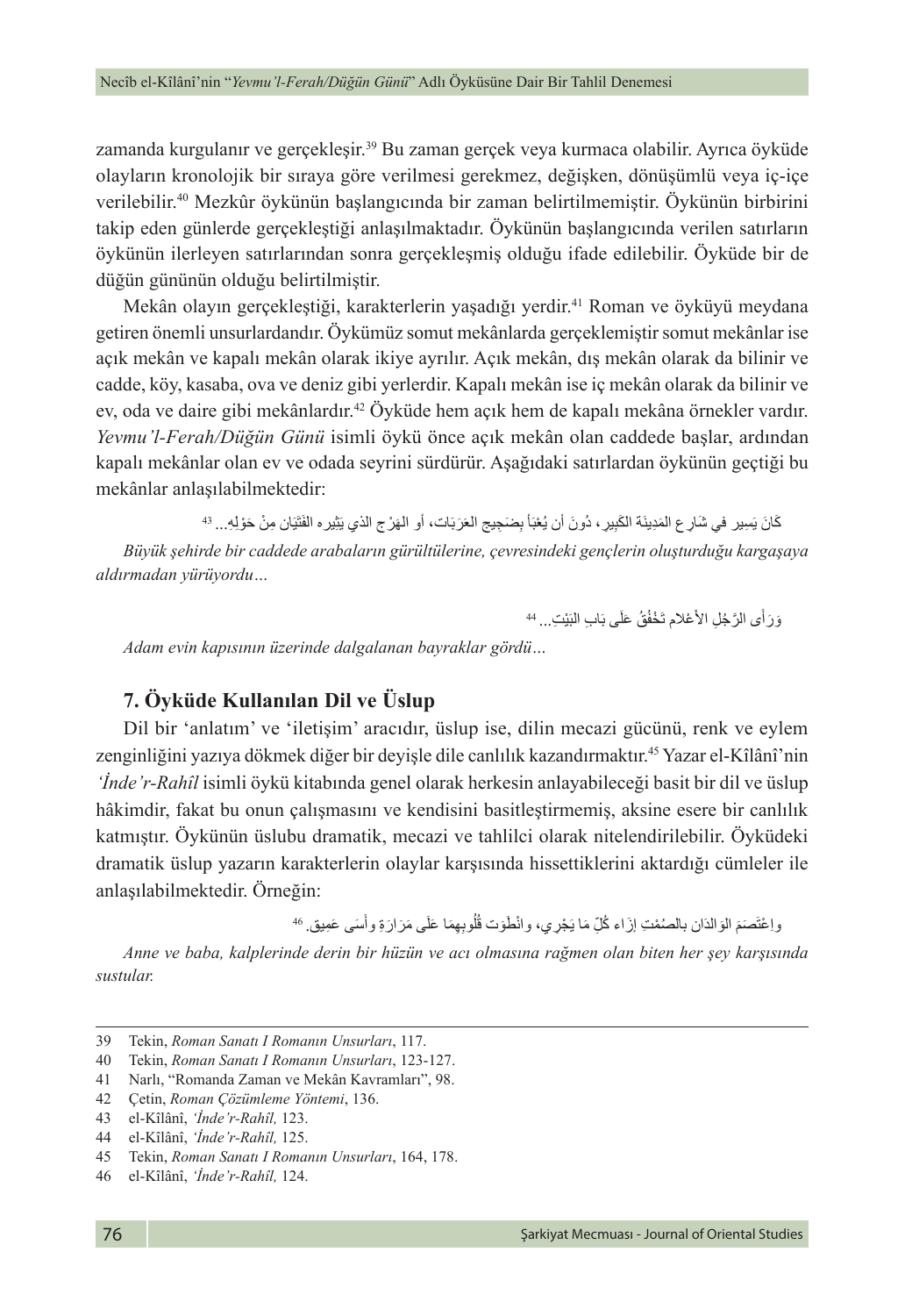Mecazi bir üslubun hâkim olduğu yazarın öyküde günlük konuşma dilinden farklı olarak aralara az da olsa edebi bir dil serpiştirdiğinden anlaşılabilmektedir. Örneğin:

واَطْلٌ برَ أُسِهِ الأَشْيَبِ من النَّافِذَةِ... <sup>47</sup>

#### *Aklar düşmüş başını pencereden uzattı…*

وبَحَثَ هِنْدَاوِي عَنْ مَكَانٍ مُنَاسِبٍ يَأْوِي إليه بالْخَارِ جِ، فالْمَوْتَى لا مَكَان لْهُمْ وَسَطَ السَادَة الْكِبَارِ ... <sup>48</sup> َ

*Hindâvî dışarıda saklanacak uygun bir yer aradı, çünkü büyük adamlar arasında ölülerin yeri yoktu…*

Öyküde tahlilci bir üslubun kullanıldığı da söylenebilir, zira olaylar, durumlar, kişiler ve bu kişilerin duygu durumları bütün yönleriyle ortaya serilmiştir. Örneğin:

كَانَ يَسِيرُ في شَارِ عِ المَدِينَةِ الكَبِيرِ ، دُونَ أنْ يُعْبَأ بِصَبَحِيجِ العَرَبَات، أو الهَرْ ج الذي يَثِير ه الفَتَيَان مِنْ حَوْلِهِ، و لا يَكْلِفُ نَفْسَهُ مُوْنَة النَظْرِ إلى المَبَانِي الشَاهِقَة على الجَانِبين حَتَّى الصُنْدُوقِ الخَشَبِيِّ الذي تتر اص فيه الزُجَاجَات المُلَوَّنَة وعُلْب الوَرْنِيش والذي يَتَنَلَّى من كَتْفِه، َل ا<br>ا ∶<br>∶ ا الصُنْدُوق لا يُشَغِّلُ باله الآن، عِبَارة قَصِيرَة قالها ابنه ما فتئت تطن في رَ اسِهِ بالحاح، وتُرْ عِشُ جَسَده الضَامِر 'ابي مات 'يُحَاوِل عم :<br>ا ْهَذا الصُنْذُوق لا يُشْغِّلُ باله الان، عِبَار ة قصِيرَة قالها ابنه ما فتئت تطن في رَ اسِهِ بـالحاح، وتَرْ عِش<br>هِنْداو ي جَاهِداً أن يَنْسَى هَذِهِ العِبَارَة أو يَهْرُبُ من اِلْحَاجِها.. لكن دون جَدُوَى.. ووجد نَفسه يغَم

*Büyük şehirde bir caddede arabaların gürültülerine, çevresindeki gençlerin oluşturduğu kargaşaya aldırmadan yürüyor, yolun her iki tarafına sıralanmış devasa binalara, hatta omzunda sallanan renkli şişelerin ve vernik kutusunun dizildiği ahşap sandığa bile bakma zahmetine girmiyordu. Şu anda bu sandığı kafasına takmıyordu, oğlunun söylediği kısa bir ifade, "Babam öldü" cümlesi durmadan kafasını kurcalıyor, zayıf bedeni sallanıyordu. Hindâvî amca bu cümleyi unutmaya ve zihninden uzaklaştırmaya çalışıyordu. Fakat çabası sonuç vermedi. Kendisini derin bir acı içinde mırıldanırken buldu…*

Yazar el-Kîlânî kısa ve devrik cümlelerin hâkim olduğu bir üslup ile öyküye konuşma havası katmıştır. Öyküde çeşitli edebî sanatlar kullanıldığı için, yer yer sadelikten uzak bir üslup görülmektedir. Öyküde verilmek istenen mesajlar toplumun her kesimine hitap edebilsin diye öyküde açık ve net bir dil kullanıldığı görülmektedir. Öyküde bazen uzun cümlelere yer verildiği için akıcılığın az da olsa sekteye uğradığı söylenebilir. Bununla beraber öyküde genel itibariyle özgün ve sade bir dil ve üslubun hâkim olduğu söylenebilir.

### **8. Öyküde Kullanılan Anlatım Teknikleri**

Yazarlar öykülerdeki fikirleri, olayları ve ana fikirleri verirken bazı anlatım tekniklerinden faydalanırlar. Bir öykü veya romanın kurgusu, konusu, teması ne kadar önemliyse biçimlendiricisi ve anlatım yöntemleri de o kadar önemlidir. Necîb el-Kîlânî de *Yevmu'l-Ferah/Düğün Günü* isimli öyküsünde öykünün anlatımını zenginleştirmek niyetiyle pek çok anlatım tekniği kullanmıştır.

#### **Anlatma-Gösterme Tekniği**

Bu teknikte anlatıcı, öykü ile okuyucu arasında nakilci konumundadır. Tasarlanmış olayı okurlara doğrudan aktarır.<sup>50</sup> Öyküde bu tekniğin kullanıldığını öykünün bizzat yazar

<sup>47</sup> el-Kîlânî, *'İnde'r-Rahîl,* 125.

<sup>48</sup> el-Kîlânî, *'İnde'r-Rahîl,* 125.

<sup>49</sup> el-Kîlânî, *'İnde'r-Rahîl,* 123.

<sup>50</sup> Tekin, *Roman Sanatı I Romanın Unsurları*, 199.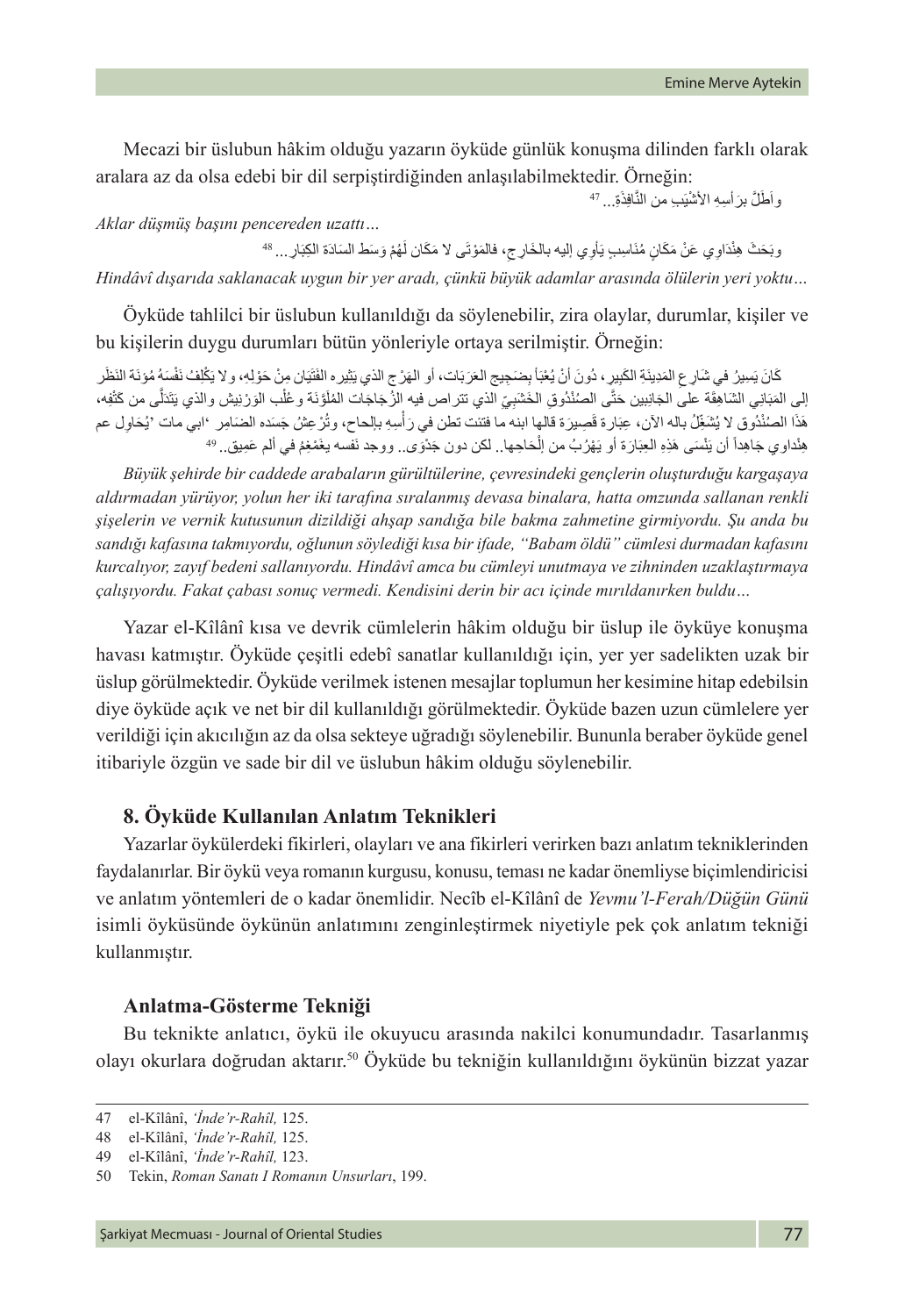tarafından anlatılmasından, ortadan başlatılmasından, bazı yerlerin özetlenerek, bazı kısımların detaylandırılarak aktarılmasından anlaşılabilmektedir. İç monolog, bilinç akımı, diyalog ve geriye dönüş tekniklerine verilen örnekler bu tekniğin de örneğidir. Çalışmanın hacmini arttırmamak adına burada bu örnekler zikredilmemiştir. İlgili başlıklar altında örnekler bulunmaktadır.

### **Tasvir Tekniği**

Kök itibariyle 'sûret'ten türetilmiş olan tasvir Arapça bir kelimedir. Kelime anlamı 'resim, figür, sûret' demek olan tasvirin terim anlamı; roman veya öykünün kurmaca dünyasında yer alan kişi, zaman, olay veya mekân gibi unsurları, sanat ve edebiyatın sağladığı imkânlardan faydalanarak okuyucunun zihninde görünür hale getirmektir.<sup>51</sup> Öyküde bu tekniğin örnekleri şu satırlarda görülebilmektedir:

. . ولا يَكْلِفُ نَفْسَهُ مُؤنَة النَظَر إلى المَبَانِي الشَاهِقَة على الجَانِبين حَتَّى الصُنْدُوق الخَشَبِيّ الذي تتر اص فيه الزُجَاجَات المُلَوَّنَة وعُلْب الوَرْنِيش والذي يَتَدَلَّى مِنْ كَتْفِه. <sup>52</sup> ََّل **ٔ** 

*… Yolun her iki tarafına sıralanmış devasa binalara, hatta omzunda sallanan renkli şişelerin ve vernik kutusunun dizildiği ahşap sandığa bile bakma zahmetine girmiyordu.*

ورَأَى الرَّجُلُ الأَعْلام تَخْفُقُ عَلَى بَابِ النَيْتِ فخَفَقَ مَعَها قَلْبِهِ، وعَلَى البَابِ يَقِفُ رِجَالُ نُظَفَاءُ مُنَسَّقُو المِنْدَام، تَلْمَعُ أخذِيتِهِمْ لَمَعَاناً ٔ<br>ا **ٔ** المعالم المعالم المعالم المعالم المعالم المعالم المعالم المعالم المعالم المعالم المعالم المعالم المعالم المعال<br>المعالم المعالم المعالم المعالم المعالم المعالم المعالم المعالم المعالم المعالم المعالم المعالم المعالم المعال َل سْتَقْلِلُون مَدْعُوِّين باِبْتِسَامةٍ حَوْلَةٍ، ويَنْخُلُون في رَقَّة مُهَذَّبَة، وعَدَد من العَرَبَات بَنْتَظِرُ خَارِج البَيْتِ. وبَحَثَ هِنْدَاوِي عَنْ مَكَانٍ ֺ<u>֓</u> ُ $\overline{1}$ جَمِيلا، يَسْتَقَلِّون مَدْعُوّين بِابْتِسَامةٍ حَوْلَةٍ، ويَنْخَنُون في رَقَة مُهَدْبَة، وعَدَد من العَرَبَات يَنْتَظِرُ خَارِج النَّبِيَّبِ وبَحَثْ هِنْدَاوِي عَنْ مَدَ<br>مُنَاسِبِ يَأوِي إليه بالخَارِجِ، فالمَوْتَى لا مَ َ

*Adam evin kapısının üzerinde dalgalanan bayraklar gördü. Sanki bayrakların dalgalanması ile adamın kalbi de çarpıyordu. Kapıda temiz ve iyi giyimli adamlar duruyor, ayakkabıları ışıl ışıl parlıyor, misafirleri tatlı bir gülümsemeyle karşılıyor, misafirler karşısında kibarca eğiliyorlardı. Evin dışında çok sayıda araba bekliyordu. Hindâvî dışarıda saklanacak uygun bir yer aradı, çünkü büyük adamlar arasında ölülerin yeri yoktu. Cadde başında tek başına duran küçük bir çalılık fark etti.*

### **Özetleme Tekniği**

Özetleme tekniği öykü veya romanda verilecek bilgi ile yapılacak tanıtmanın kısa olup özet halinde sunulmasıdır.54 *Yevmu'l-Ferah* isimli öyküde bu tekniğin yer yer kullanıldığını görüyoruz. Şu satırlar bu tekniğin kullanıldığı örneklerdir:

> ... وأَبُوهَا رَجُلُ مِنَ الْكِبَارِ . ِلَهُ كَلِمَةٌ مَسْمُوعَةٌ. <sup>55</sup> ٌ

*… Babası üst tabakadan, sözü dinlenen ve nüfuzlu biriydi.*

أَكَانَ من الضَرُورِي أن يَكُونَ أبي مَاسِحٌ أَحْذِيَة يَقْضِي عُمْره مُنْكِس الرَّأْس لَدَى الأَقْدَامِ؟<sup>56</sup> **اللہ میں** ا

*Babamın ayaklar karşısında başı eğik olarak ömrünü geçiren bir ayakkabı boyacısı olması şart mıydı?* Bir insanın tek özelliği üst tabakadan olması değildir aynı şekilde ayakkabı boyacısı olması da değildir. Öyküde özetleme tekniği ile öykünün vermek istediği ana fikrin dışına çıkmayarak kişilerin özellikleri sınırlı verilmiştir.

<sup>51</sup> Tekin, *Roman Sanatı I Romanın Unsurları*, 210.

<sup>52</sup> el-Kîlânî, *'İnde'r-Rahîl,* 123.

<sup>53</sup> el-Kîlânî, *'İnde'r-Rahîl,* 125.

<sup>54</sup> Tekin, *Roman Sanatı I Romanın Unsurları*, 241.

<sup>55</sup> el-Kîlânî, *'İnde'r-Rahîl,* 123.

<sup>56</sup> el-Kîlânî, *'İnde'r-Rahîl,* 124.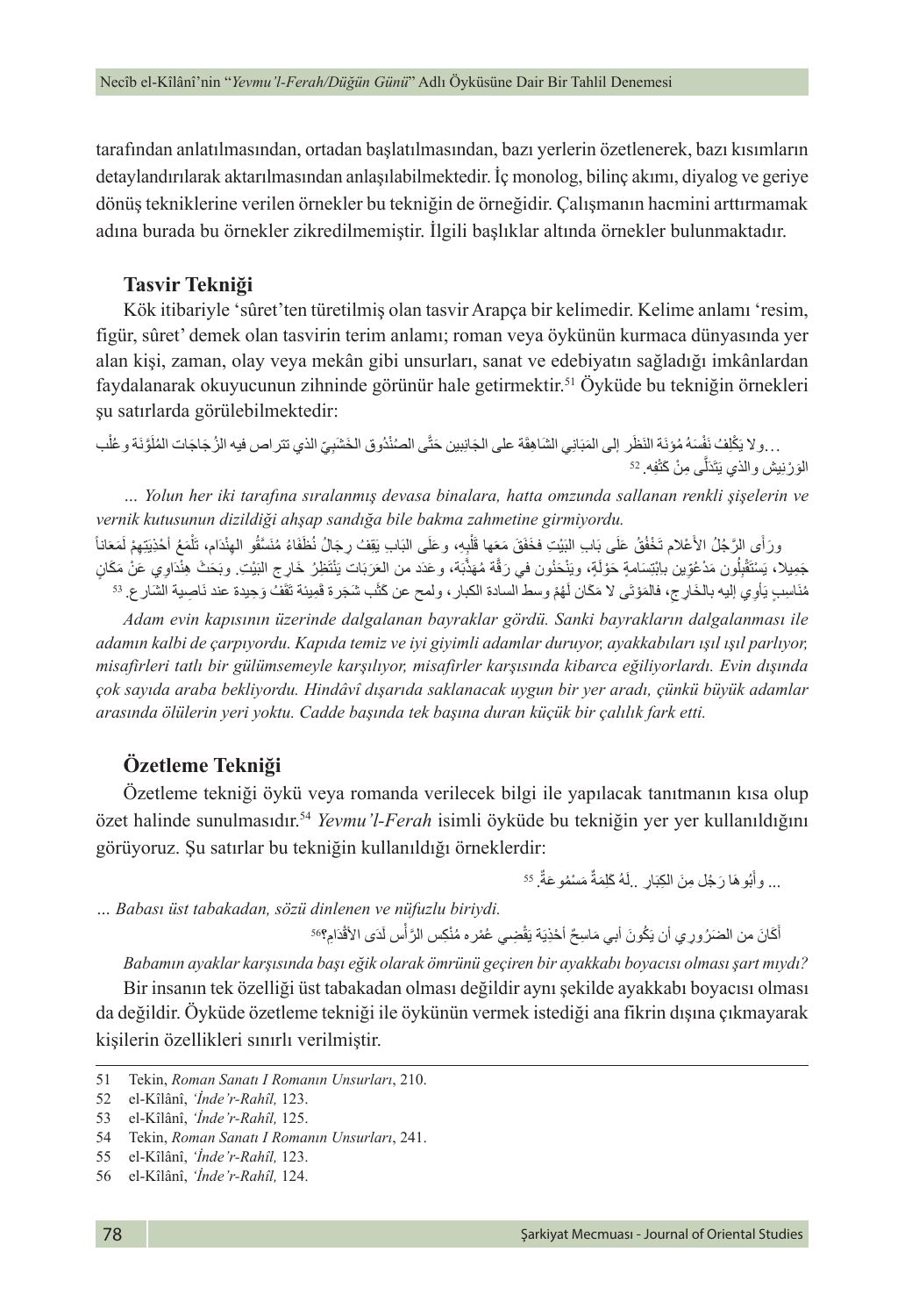#### **Geriye Dönüş Tekniği**

Geriye dönüş tekniği eserlerde şimdiki zamandan geçmiş zamana yönelmek şeklinde uygulanan bir yöntemdir.57 Bu durumda anlatıcı şimdiki zamandan geçmişe yönelerek kahramanın geçmişinde meydana gelen bir veya birkaç olayı anımsatır.58 Öykümüzde bu teknik, öykünün başında Hindavi isimli kahramanın yaşadığı olaydan dolayı hissettikleri betimlenmiş ve betimlemelerin devamında bu olay ve olayın arka perdesi aktarılarak uygulanmıştır. Ayrıca öyküden paylaşılan şu cümleler de karakterin bulunduğu zamandan geçmişte söylenen cümle ile de geçmişe döndüğü anlaşılmaktadır:

> ...عِبَار ة قَصِيرَة قَالَهَا لِبْنُهُ 'أَبِي مَات 'ما فتئت تطن في رَ أسِهِ بالحاح، وتُرْ عِثْنُ جَسَدِهِ الضَامِر .<sup>59</sup> **ٔ ٔ**

*…oğlunun söylediği kısa bir ifade, "Babam öldü" cümlesi durmadan kafasını kurcalıyor, zayıf bedeni sallanıyordu.*

#### **Diyalog Tekniği**

Diyalog iki veya daha fazla kişi arasında gerçekleşen konuşma demektir.<sup>60</sup> Bu teknik ile okuyucu iki veya daha fazla karakterin karşılıklı konuşmalarını aracı ve müdahale olmadan takip eder.<sup>61</sup> Öyküde diyalog tekniğine örnek sayılabilecek kısımlara şu satırlar örnek verilebilir:

> أَمْرُكَ يا حَبِيبِي.. نَحْنُ لا نُفَكِّرُ ۖ إلا في سَعَادَتكَ ورِ صَناكَ. نْ يُضَايِقُه هَذَا النَّصَرُّف؟ وابي؟ الَنْ يُضَانِقِه هَذَا النَّصَرَّف؟<br>أَبُوك عَاقِل يَا بُنِي<sub>.</sub> وَ هُوَ عَلَى استِعْدَاد لأن يُضْحِي بأعز ما يملك. بل بِحَيَاته كي تَنْعَم وينشَر ح صدرك. <sup>62</sup>

*"Nasıl istersen canım. Biz sadece senin mutlu olmanı isteriz."*

*"Peki ya babam? Bu durum onu rahatsız etmez mi?"*

*"Baban akıllı adamdır oğlum. Sahip olduğu en değerli şeyi feda etmeye hazırdır. Bilakis o hayatı boyunca senin rahat ve müreffeh bir hayat yaşaman için uğraştı."*

### **İç Çözümleme Tenkiği**

Eserlerde en çok kullanılan anlatım yöntemlerinden biri olan iç çözümleme tekniği, en kısa tanımla anlatıcının araya girerek kahramanın iç dünyasını, duygu ve düşüncelerini okuyucuya aktarmasıdır.<sup>63</sup> Örneğin:

يُحَاوِل عَمُّ هِنْداوِي جَاهِداً أن يَنْسَى هذه العِبَارَة أو يَهْرُبُ من الْحَاجِها.. لَكِنْ دُونَ جَدْوَى.. وَوَجَدَ نَفْسُهُ يُغَمْغِمُ في ألْمٍ عَمِيقٍ... <sup>64</sup> َ **ٔ** 

*Hindâvî amca bu cümleyi unutmaya ve zihninden uzaklaştırmaya çalışıyordu. Fakat çabası sonuç vermedi. Kendisini derin bir acı içinde mırıldanırken buldu…*

<sup>57</sup> Funda Balcı Baykoç, "Mahrem ve Kırmızı Zaman Romanlarında Birtakım Postmodern Anlatım Teknikleri", *Türkiye Sosyal Araştırmalar Dergisi* 25/3 (2021), 786.

<sup>58</sup> Mustafa Karabulut, "Yusuf Atılgan'ın 'Aylak Adam' Romanında Anlatım Teknikleri", *Turkish Studies -International Periodical For The Languages, Literature and History of Turkish or Turkic* 7/1 (2012), 1384.

<sup>59</sup> el-Kîlânî, *'İnde'r-Rahîl,* 123.

<sup>60</sup> Tekin, *Roman Sanatı I Romanın Unsurları,* 265-266.

<sup>61</sup> Balcı Baykoç, "Mahrem ve Kırmızı Zaman Romanlarında Birtakım Postmodern Anlatım Teknikleri", 788; Hasan Sazyek, "Romanda Temel Anlatım Yöntemleri Üzerine Bir Sınıflandırma Çalışması", *Folklor-Edebiyat* 37/1 (2004), 104.

<sup>62</sup> el-Kîlânî, *'İnde'r-Rahîl,* 124.

<sup>63</sup> Tekin, *Roman Sanatı Romanın Unsurları,* 272; Çetin, *Roman Çözümleme Yöntemi,* 177.

<sup>64</sup> el-Kîlânî, *'İnde'r-Rahîl,* 123.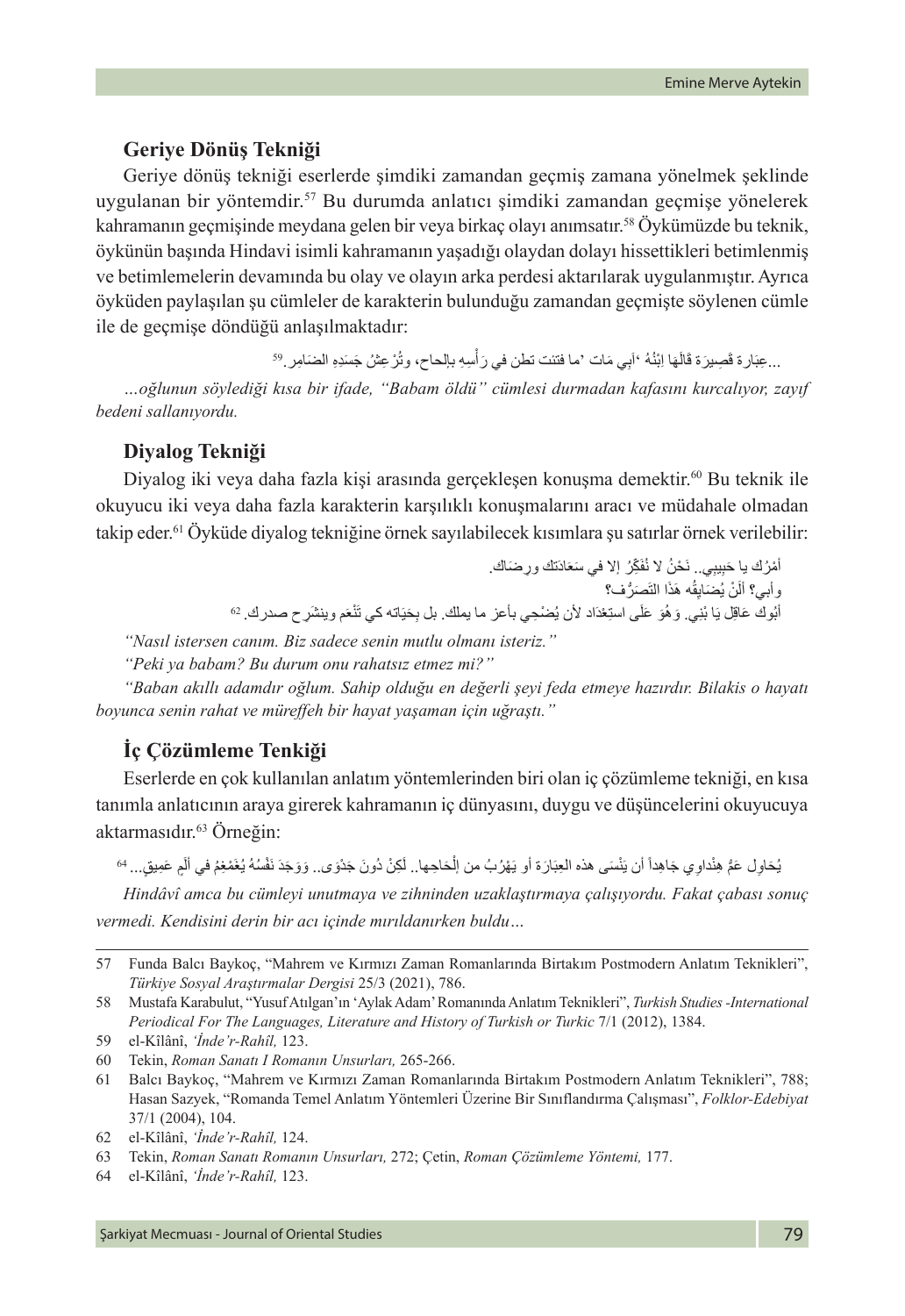وخَيَّلَ إليه أنّ لَحْناً حَزِيناً دَامِعاً يَنْصِبُ في أَذْنَيْهِ، إن هَذَا الْيَوْمِ لَنْ يَنْسَى ِ <sup>65</sup> ً

*Kulaklarında hüzünlü bir melodi çalıyor gibiydi, o günü asla unutmayacaktı.*

وأرِقَتْ هَذِهِ المُشْكِلَةِ نَوْم حسَّان، وأَوْرَثَتْه الْمَهَم والْقَلِقَ. 66 ؚ<br>ׇ֚֚֡֬

*Bu mesele Hassan'ın uykularını kaçırıp sürekli bir endişe ve sıkıntı hali peyda etmişti.* واعْتَصَمَ الوَالدَان بالصُمْتِ إزَاء كُلِّ مَا يَجْرِي، وانْطَوَت قُلُوبِهِمَا عَلَى مَرَارَةِ وأَسَى عَمِيق لَكِنْ أبَاهُ لَمْ يَسْتَطِعْ أن يَكْبَحَ جِمَاح نَفْسُهُ َؘ<br>ا َ<u>أ</u> يَوْ م عَقْدِ القِرَانِ يُرِيدُ أن يَسْعَدَ بِمَر أى فِلْذَة كَبِدِه في اللَّيْلَةِ السَّعِيدَة التي طَالمِاً حِلْم بِهَا فِي لَيَالِي عُمْرِهِ الْجَافَة التعسة. 67 ِل

*Anne ve baba, kalplerinde derin bir hüzün ve acı olmasına rağmen olan biten her şey karşısında sustular. Fakat babası nikâh günü kendini tutamadı. Nicedir hayatının tadı tuzu olmayan gecelerinde hayalini kurduğu bu mesut gecede ciğer paresinin karşısında mutlu olmayı istedi.*

وصَناحَ حَسَّان في سَائِقِ الْعَرَبَةَ وَقَدْ بَانَ الْصَبِّقِ في عَيْنيه. <sup>68</sup>

*Gözlerinden sıkıntılı olduğu anlaşılan Hassan şoföre bağırdı.*

### **İç Monolog Tekniği**

İç monolog tekniği roman ve öykü karakterinin yaptığı konuşma havasının ve doğallığının hâkim olduğu iç konuşmadır.<sup>69</sup> Bu yöntemle kişiler ruhsal durumlarını, suç ve günahlarını, beklentilerini, hayal kırıklıklarını, özlemlerini itiraf ederler.70 Aşağıdaki satırlar ile öyküde bu tekniğin uygulandığı anlaşılmaktadır:

لِمَاذَا؟ لِمَاذَا يا رَبِّ هَذَا العَذَاب؟ أَكَانَ مِنْ الضَرُورِ ي أن يَكُونَ أَبِي مَاسِحٌ أَحْذِيَة يَقْضِي عُمْره مُنْكِس الرّأْس لَدَى الأَقْدَامِ.. لِمَاذَا؟!? **ٔ** َ

*Neden? Bu işkence neden Allah'ım? Babamın ayaklar karşısında başı eğik olarak ömrünü geçiren bir ayakkabı boyacısı olması şart mıydı? Neden??*

#### **Bilinç Akımı Tekniği**

Bilinç akımı bireyin duygu ve düşüncelerini seri fakat düzensiz bir şekilde aktarması olarak tanımlanabilir.72 Diğer bir deyişle kahramanın iç dünyasını doğrudan doğruya kendi diliyle okuyucuya aktarmasıdır.73 İç monolog tekniğinde gramer açısından düzgün cümleler kullanılmıştır ve düşünceler arasında mantıksal bir bağ bulunur, bilinç akışı ise karakterin zihinden akıp giden düşünceler arasında mantıksal ve gramatik bir bağ yoktur ve bütün figürün iç dünyası bütün karmaşasıyla aktarıldığı bir tekniktir. Bir monolog/konuşma yöntemi olan 'bilinç akışı', konuşmalar arasında mantıksal bağ ve gramer kurallarına uygunluk olmaması açısından iç monolog yönteminden ayrılır.74 Öyküde bunun örneği şu satırlarda görülmektedir:

- 69 Tekin, *Roman Sanatı Romanın Unsurları,* 276-277.
- 70 Çetin, *Roman Çözümleme Yöntemi,* 179.
- 71 el-Kîlânî, *'İnde'r-Rahîl,* 124.
- 72 Tekin, *Roman Sanatı Romanın Unsurları,* 281.
- 73 Özdemir, "Necîb el-Kîlânî ve Romancı Kişiliği", 338.

<sup>65</sup> el-Kîlânî, *'İnde'r-Rahîl,* 123.

<sup>66</sup> el-Kîlânî, *'İnde'r-Rahîl,*. 124.

<sup>67</sup> el-Kîlânî, *'İnde'r-Rahîl,* 124.

<sup>68</sup> el-Kîlânî, *'İnde'r-Rahîl,* 125.

<sup>74</sup> Yaşar Şimşek, "İç Monolog ve Bilinç Akışı Tekniği Açısından Oğuz Atay'ın 'Unutulan' Hikâyesi", *Söylem Filoloji Dergisi* 4/2 (2019), 310-311.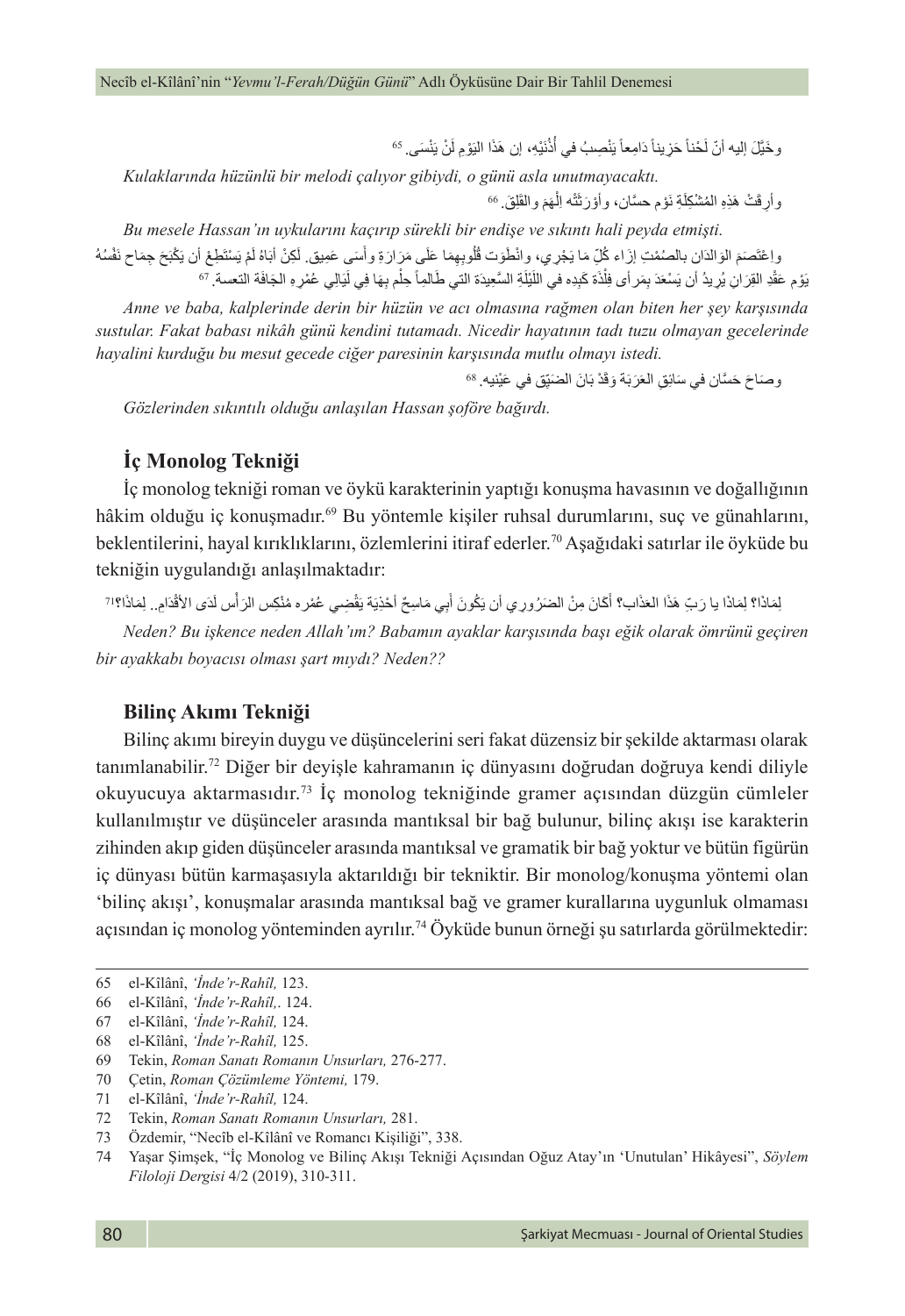أنَا لَمْ أَمُتْ يا اِبْنِي.. أنَا حَيٍّ عَلَى الرَّغْمِ مِنْ كَلِّ شَيْءٍ، أَحْمِلُ صُنْدُوقِي الخَشَبيّ.. وأنَظِّفُ الأَحذِيَةَ . وأَكْسِبُ الْقُرُوشَ لِتَوَاصُلْ تَعْلِيمِكَ.. ؘ<br>ا ؘ<br>ؙ وهكذا جَعَلْتُكَ تَحْصُلُ علِي لِيسَانُس الآدَاب . وجَعَلْتُ مِنْك حسَّان بَكْ كَمَا يَرْعِمُ رَفَاقِك. أنَا لَمْ أَمُتْ و أنَا الذي صَنَعْتُك وصَنَعْتُ مُسْتَقْبَلُكَ، َل اً<br>ا َ ً<br>ا ا<br>ا ا<br>ا تُكَ مِنْ اِبْنِ مَاسِحٍ أَحْذِيَةِ إلى حسَّان بَكْ الرَّقِيقَ المُهَذِّبَ الذي يَرْتَدِي المَلَابِس الإفْرِنْجِيَّة، أنَا حَيٍّ.. و حتى لَوْ مت فَسَأظِلَّ حَيَّا في<br>. ٔ<br>ا ّْ **ٔ** وحَوَّلْنَكَ مِنْ اِبْنِ مَاسِحِ اخْذِيَةِ إِلَ<sub>ّ</sub><br>أعْمَاقِكَ لأنك اِبْنِي و أنَا أبُوكَ. <sup>75</sup>

*Ben ölmedim oğlum. Her şeye rağmen ayaktayım, hâlâ ahşap sandığımı taşıyorum. Ayakkabıları boyuyorum, eğitiminin devam edebilmesi için para kazanıyorum. İşte bu şekilde seni edebiyat bölümünde okuttum. Arkadaşlarının sana seslendiği gibi seni "Hassan Bey" yaptım. Ben ölmedim, seni ve geleceğini inşa ettim. Bir ayakkabı boyacısı çocuğu olan seni, Avrupai elbiseler giyen zarif ve kibar 'Hassan Bey'e dönüştürdüm, ben hayattayım. Ölsem bile kalbinin derinliklerinde yaşayacağım, çünkü sen oğlumsun ben de babanım.*

### **9. Öyküde Kullanılan Edebî Sanatlar**

#### **Teşbih**

Teşbih kavramı َ َّهشبَ fiilinden türetilmiş bir mastar olup, 'bir şeyi başka bir şeye benzetmek' anlamına gelir.76 Istılâhî olarak iki varlığın aralarındaki yakın ve benzer özellikleriyle bağlantı kurularak birbirine benzetilmesi sanatıdır.77 Öyküde teşbih sanatının kullanıldığı örnek şu  $\frac{78}{4}$ .

فخَفَقَ مَعَهَا قَلْدٍ َل

*Sanki bayrakların dalgalanması ile adamın kalbi de çarpıyordu.*

Burada yaşlı Hindâvî'nin heyecandan dolayı duyduğu kalp çarpıntısı bayrakların uçuşuna benzetilmiştir.

### **Tenâsüb**

Bedî' ilmindeki edebî sanatlardan biri olan tenâsüb bir cümle veya beyitte mana açısından birbirine uygun kelimelerin bir arada kullanılması sanatıdır.79 Bu sanat muâ'âtu'n-nazîr, tevfîk, telfîk, te'lîf, i'tilâf ve muâhât olarak da bilinir.<sup>80</sup> Öyküde bu sanata örnek olarak şu cümleler . verilebilir:<br>نْشَرِ حُ صَدُرك. <sup>81</sup> : '' مَسْر <sup>81</sup> : '' مَسْر مُحَدِّر مِنْ الله عَليه الله عند الله عند الله عند الله عند ا

بَلْ بِحَيَاتِهِ كَيْ تَنْعَم و يَ

*Bilakis o hayatı boyunca senin rahat ve müreffeh bir hayat yaşaman için uğraştı.*

...و هَمَسَ بِصَوْتٍ مُرْتَعِشٍ دَامِع<sub>ٌ.  $^{\rm 82}$ </sub>

*…titrek ve ağlamaklı bir sesle fısıldadı*

75 el-Kîlânî, *'İnde'r-Rahîl,* 123.

<sup>76</sup> İbn Manẓûr, Ebû'l-Fazl Muḥammed b. Mukerrem b. ʿAlî Cemâluddîn b. Manẓûr er-Ruveyfiʿî, *Lisânu'l-ʿArab*, 15 c. (Beyrut: Dâru Ṣâdır, 1414/1993), XIII/503.

<sup>77</sup> el-Kayravânî, Ebû Alî el-Hasen b. Raşîk, *el-ʿUmde fî Meḥâsini'ş-Şiʿr ve Âdâbih*, thk. Muhammed Muhyiddîn Abdulhamîd, 5. bs, 2 c. (Daru'l-ceyl, 1401/1981), I/286.

<sup>78</sup> el-Kîlânî, *'İnde'r-Rahîl,* 125.

<sup>79</sup> es-Sekkâkî, Ebû Yaʿḳûb Yûsuf b. Ebî Bekr b. Muḥammed b. ʿAlî, *Miftâḥu'l-ʿUlûm,* thk. Naîm Zerzûr, (Beyrut: Dâru'l-Kutubi'l-'Ilmiyye, 1982), 200.

<sup>80</sup> el-Kazvînî, Muhammed b. Abdurrahman, *Telhîsu'l-miftâh* (İstanbul: Şifa Yayınevi, 2017), 348; Ali Bulut, *Belâgat Terimleri Sözlüğü*, 2. bs (İstanbul: Marmara Üniversitesi İlahiyat Fakültesi Vakfı Yayınları, 2021), 340.

<sup>81</sup> el-Kîlânî, *'İnde'r-Rahîl,* 124.

<sup>82</sup> el-Kîlânî, *'İnde'r-Rahîl,* 125.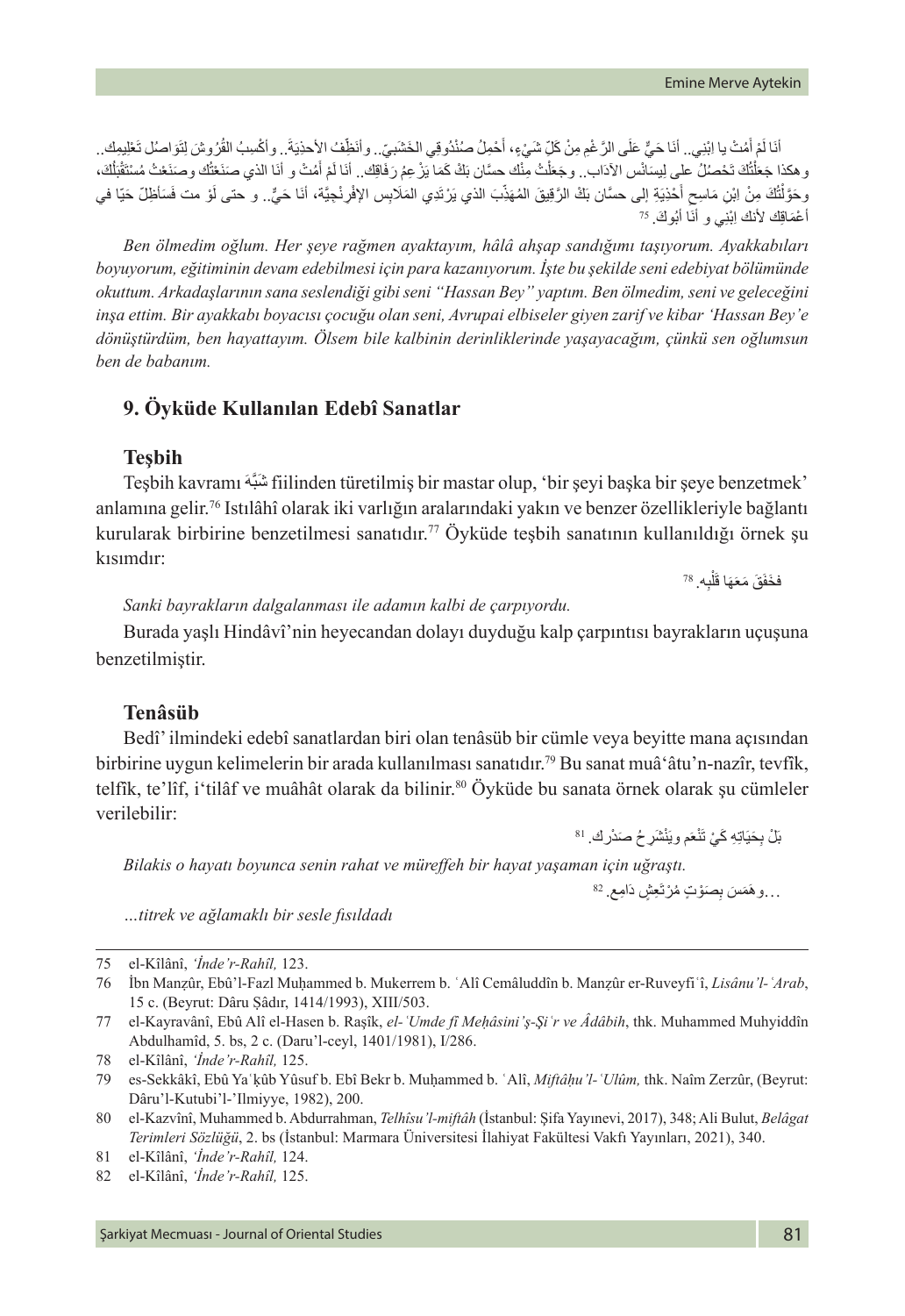وأرِقَتْ هَذِهِ الْمُشْكِلَة نَوْم حسَّان، وأوْرَثَتْه الِمَهم والْقَلِق<sub>. <sup>83</sup></sub> ْ *Bu mesele Hassan'ın uykularını kaçırıp sürekli bir endişe ve sıkıntı hali peyda etmişti.*

Burada el-Kîlânî benzer anlamlar içeren 'rahat ve müreffeh, titrek ve ağlamaklı, endişe ve sıkıntı' kelimelerini aynı cümle içinde beraber kullanarak bu sanatı uygulamıştır.

#### **Tıbâk**

Mutâbakat, tatbik, tetâbuk, tezat ve tekâfü<sup>\*</sup> olarak da bilinen<sup>84</sup> tıbâk sanatı zıt anlamlar tasıyan iki kelimenin aynı cümle içinde kullanılmasıdır.<sup>85</sup> Asağıdaki çümleden öyküde bu sanatın kullanıldığı anlaşılmaktadır:

> و حَتَّى أَوْ مت فَسَأَظِلّ حَيّا في أعْمَاقِك... <sup>86</sup> َؘ<br>ا

*Ölsem bile kalbinin derinliklerinde yaşayacağım…*

Birbirinin zıttı olan ölmek ve yaşamak fiilleri arasında tıbâk vardır.

#### **Kinâye**

Kinâye bir sözün gerçek anlama da gelebilecek şekilde, ancak gerçek anlamın dışında başka bir anlam kast edilerek kullanılması sanatıdır.<sup>87</sup> Öyküdeki şu cümlede kinâye yapılmıştır:

وسَادَها شُخُوب مُبَاغِت <sub>...</sub> <sup>88</sup>

#### *Annesinin yüzü birden sarardı…*

Burada 'حوبُ شُ ' kelimesi sararmak, solmak, bitkin düşmek anlamlarına gelir. Cümledeki sararmaktan kasıt üzüntü halinin çökmesinden kinâyedir.

#### **Mecaz**

Mecaz lafzın asıl manasından alınarak başka bir manaya nakledilerek kullanılması anlamına gelir.89 Öyküde bu sanatın kullanıldığı satırlar şunlardır:

> أَكَانَ مِنْ الضَرُورِي أن يَكُونَ أَبِي مَاسِحٌ أَحْذِيَة يَقْضِي عُمْرِه مُنْكِس الرأس لدى الأَقْدَامِ؟<sup>90</sup> **ٔ**

*Babamın ayaklar karşısında başı eğik olarak ömrünü geçiren bir ayakkabı boyacısı olması şart mıydı?*

Cümlede 'başın eğik olması' ifadesi ile mecaz yapılıp ayakkabı boyacılığı mesleği ifade edilmiştir.<br>يُرِيدُ َأن يَسْعَدَ بِمَر أى فِلْذَة كَبِدِه في اللَّيْلَةِ السّ»عِيدَة التي طالما حلم بها في لَيَالِي عُمْرِه الجَافَة التعسة. <sup>91</sup>

 $\overline{1}$ 

*Nicedir hayatının tadı tuzu olmayan gecelerinde hayalini kurduğu bu mesut gecede ciğer paresinin karşısında mutlu olmayı istedi.*

<sup>83</sup> el-Kîlânî, *'İnde'r-Rahîl,* 124.

<sup>84</sup> Bulut, *Belâgat Terimleri Sözlüğü*, 562.

<sup>85</sup> Kazvînî, *Telhîsu'l-miftâh,* 343.

<sup>86</sup> el-Kîlânî, *'İnde'r-Rahîl,* 123.

<sup>87</sup> Kazvînî, *Telhîsu'l-miftâh,* 333; Bulut, *Belâgat Terimleri Sözlüğü*, 300.

<sup>88</sup> el-Kîlânî, *'İnde'r-Rahîl,* 124.

<sup>89</sup> Sekkâkî, *Miftâhu'l-'ulûm*, 359; Bulut, *Belâgat Terimleri Sözlüğü*, 324.

<sup>90</sup> el-Kîlânî, *'İnde'r-Rahîl,* 124.

<sup>91</sup> el-Kîlânî, *'İnde'r-Rahîl,* 124.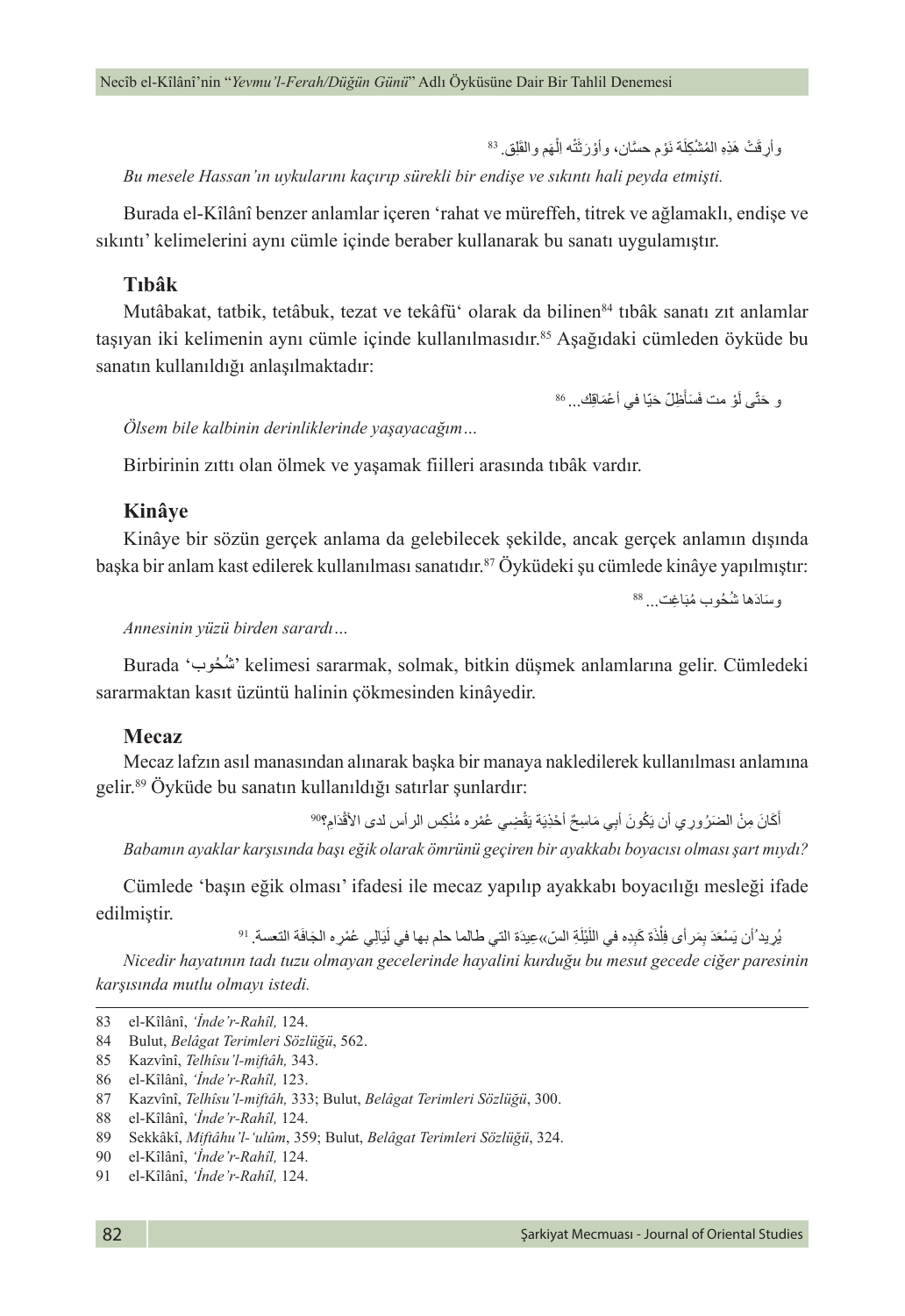Yukarıdaki cümlede 'tadı tuzu olmayan geceler' ifadesi ile gerçek manada tat ve tuzun olmayışı kast edilmemiş çekilmez, zor, ızdıraplı geceler anlamı ile mecaz yapılmıştır.

### **Kasr**

Sözlükte hapsetmek, kısaltmak, daraltmak, engellemek, tahsis etmek manalarına gelen kasrın<sup>92</sup> ıstılâhî manası bir seyin başka bir şeye özel bir yolla tahsis edilmesi ve sadece onu belirtmesidir.93 Aşağıdaki cümleler öyküde yapılan kasr sanatına örnek olarak verilebilir:

أَمْرُكَ يا حَبِيبِي.. نَحْنُ لا نُفَكِّرُ ۖ إِلَا في سَعَادَتكَ ورِ صَنَاكَ. <sup>94</sup>

*Nasıl istersen canım. Biz sadece senin mutlu olmanı isteriz.*

وَلَمْ يَكُنْ هُذَاكَ مِنْ عَقَبَةِ فِي طَرِيقٍ عَقْد القَر انِ إلا أَبُوه مَاسِح الأَخْذِيَة. <sup>95</sup>. ٔ, ٔ<br>ا *Bu evliliğin önünde babasının ayakkabı boyacısı olması dışında hiçbir engel yoktu..*

#### **Itnâb**

Meânî ilminde sözler içerdiği lafızların sayısı ve ifade ettikleri mana itibariyle îcâz, ıtnâb ve müsâvât olarak üçe ayrılır. Az sözle çok şey ifade etmeye îcâz, bunun tam tersine ıtnâb, lafız ve anlamın sayı itibariyle denk olmasına müsâvât denir. Diğer bir deyişle ıtnâb bir düşüncenin, ifadenin gereğinden fazla sözle ifade edilmesi anlamına gelen belâgat terimidir.96 Bu üslup mananın pekiştirilmesinde, ilmî ve fikri tartışmalarda muhatabın ikna edilmesinde, hamasi duyguları coşturmak amacıyla yapılan hitaplarda, övgü ve yergilerde, sevgi ve aşk duygularının ifade edilmesinde, acı ve elemlerin dile getirilmesi gibi yerlerde kullanıma uygundur.97 Aşağıdaki satırlarda öyküde bunun örneği görülebilir:

كَانَ يَسِيرُ في شَارِ عِ الْمَدِينَةِ الكَبِيرِ ، دُونَ أنْ يُعْبَأ بِصَبَحِيج العَرَبَات، أو الهَرْ ج الذي يَثِير ه الفَتَيَان مِنْ حَوْلِهِ، و لا يَكْلِفُ نَفْسَهُ مُوْنَة النَظْر إلى المَبَانِي الشَاهِقَة على الجَانِبين حَتَّى الصُنْدُوقِ الخَشَبِيِّ الذي تتر اص فيه إلزُ جَاجَات المُلَوَّنَة وعُلْب الوَرْنِيش والذي يَثَدَلَّى من كَتْفِه، َل ا<br>ا ∶<br>∶ ا الصُنْدُوق لا يُشَغِّلُ باله الآن، عِبَارة قَصِيرَة قالها ابنه ما فتئت تطن في رَ أسِهِ بالحاح، وتُرْعِثُنُ جَسَده الضَامِر 'ابي مات 'يُحَاوِل عم :<br>ا ْهَذا الصُنْذُوق لا يُشْغِّلُ باله الان، عِبَار ة قَصِيرَة قالها ابنه ما فتَئت تطن في رَ اسِهِ بالِحاح، وتَرْ عِشْ جَسَده الضَـَامِر '<br>هِنْداو ي جَاهِداً أن يَنْسَى هذه العبار ة أو يَهْرُبُ من اِلْحَاجِها.. لكن دون جَدْوَى

*Büyük şehirde bir caddede arabaların gürültülerine, çevresindeki gençlerin oluşturduğu kargaşaya aldırmadan yürüyor, yolun her iki tarafına sıralanmış devasa binalara, hatta omzunda sallanan renkli şişelerin ve vernik kutusunun dizildiği ahşap sandığa bile bakma zahmetine girmiyordu. Şu anda bu sandığı kafasına takmıyordu, oğlunun söylediği kısa bir ifade, "Babam öldü" cümlesi durmadan kafasını kurcalıyor, zayıf bedeni sallanıyordu. Hindâvî amca bu cümleyi unutmaya ve zihninden uzaklaştırmaya çalışıyordu. Fakat çabası sonuç vermedi. Kendisini derin bir acı içinde mırıldanırken buldu…*

<sup>92</sup> el-Cevherî, Ebû Naṣr İsmail b. Ḥammâd, *Tâcu'l-Luğa ve Ṣıḥâḥu'l-ʿArabiyye,* thk. Muhammed Muhammed Tâmir, (Kahire: Dâru'l-Hadîs, 1430/2009), 944-945.

<sup>93</sup> Hüseyin Arslan, "Bir Belâgat Üslûbu Olarak Kasr ve Kavramlaşma Süreci", *İhya Uluslararası İslam Araştırmaları Dergisi* 6/1, (2000), 19.

<sup>94</sup> el-Kîlânî, *'İnde'r-Rahîl,* 124.

<sup>95</sup> el-Kîlânî, *'İnde'r-Rahîl,* 124.

<sup>96</sup> İsmail Durmuş, "Itnâb", *Türkiye Diyanet Vakfı Yayınları Diyanet İslâm Ansiklopedisi,* c:19 (İstanbul: 1999), 215.

<sup>97</sup> Bulut, *Belâgat Terimleri Sözlüğü*, 275.

<sup>98</sup> el-Kîlânî, *'İnde'r-Rahîl,* 123.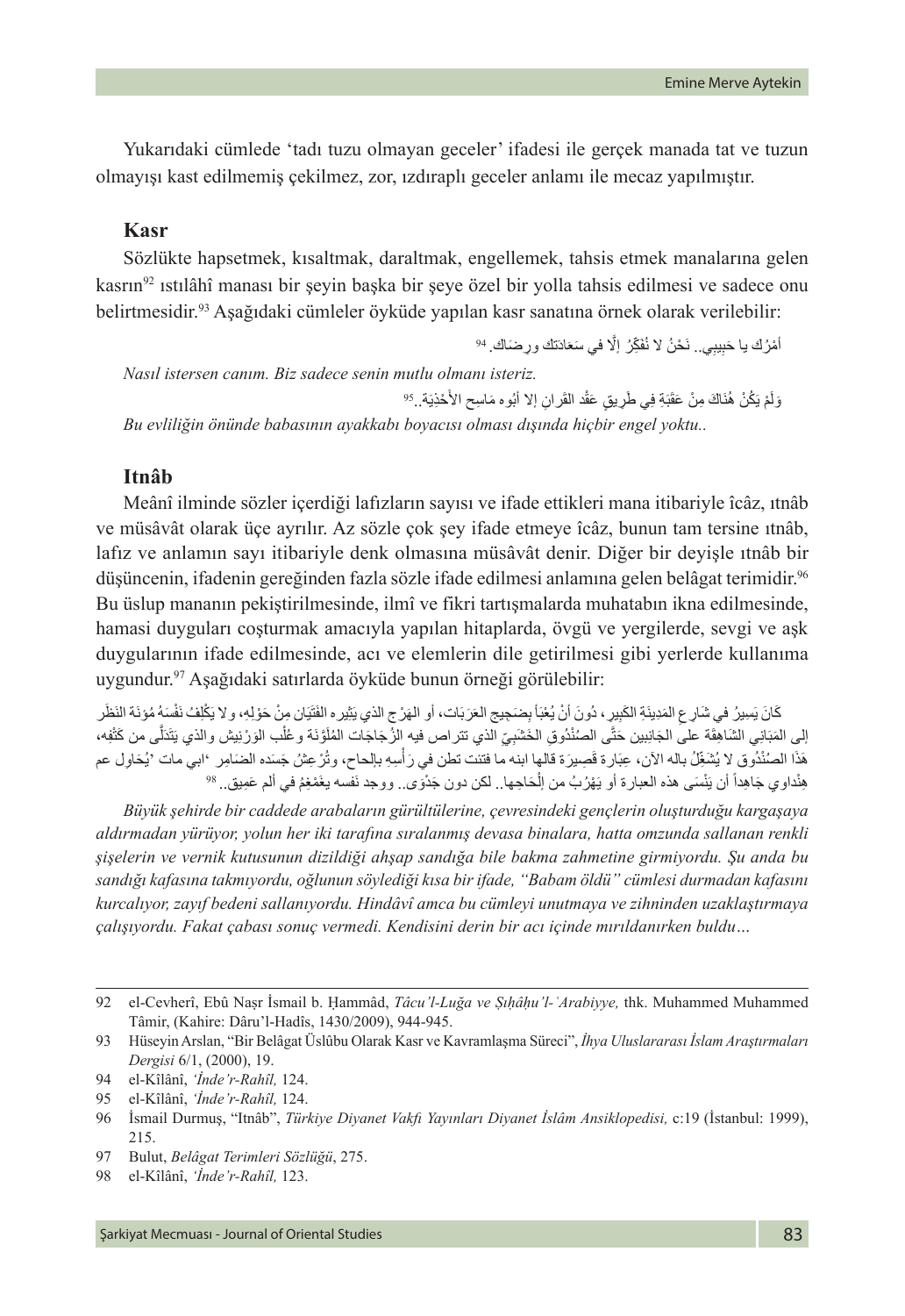Yukarıdaki paragrafta kahramanın duyduğu acı ve elemin daha iyi ifade edilmesi için tasvirler yapılıp ıtnab üslubu kullanılmıştır. Ayrıca 'oğlunun söylediği kısa bir ifade' cümlesi ardından gelen 'Babam öldü' ifadesi ile izah edildiği için ıtnâb yollarından **el-îzâh ba'de'libhâm** yapılmıştır.

أنَا لَمْ أَمُتْ يا ابْنِي.. أنَا حَيٍّ عَلَى الرَّغْمِ مِنْ كَلِّ شَيْءٍ، أَحْمِلُ صُنْدُوقِي الخَشَبيّ.. وأنَظِّفُ الأحذِيَةَ . وأكْسِبُ القُرُوشَ لِتَوَاصُلْ تَعْلِيمِك.. َؘ<br>ا ؘ<br>ؙ وهكذا جَعَلْتُكَ تَحْصُلُ على لِيسَانُس الآدَاب . وجَعَلْتُ مِنْك حسَّان بَكْ كَمَا يَزْ عِمُ رَفَاقِك. أنَا لَمْ أَمُتْ و أنَا الذي صَنَعْتُك وصَنَعْتُ مُسْتَقْبَلُكَ، َل اً<br>ا َ ً<br>ا ا<br>ا ان<br>ا تُكَ مِنْ اِبْنِ مَاسِحٍ أَحْذِيَةِ إلى حسَّان بَكْ الرَّقِيقَ المُهَذِّبَ الذي يَرْتَدِي المَلَابِس الإِفْرِنْجِيَّة، أنَا حَيٍّ.. و حتى لَوْ مت فَسَأظِلَّ حَيَّا في<br>. ٔ<br>ا ّْ **ٔ** وحَوَّلْنَكَ مِنْ اِبْنِ مَاسِحِ اخْذِيَةِ إِلَم<br>أعْمَاقِكَ لأنك اِبْنِي و أنَا أبُوكَ. <sup>99</sup>

*Ben ölmedim oğlum. Her şeye rağmen hayattayım, hâlâ ahşap sandığımı taşıyorum. Ayakkabıları boyuyorum, eğitiminin devam edebilmesi için para kazanıyorum. İşte böylece seni edebiyat bölümünde okuttum. Arkadaşlarının sana seslendiği gibi seni "Hassan Bey" yaptım. Ben ölmedim, seni yetiştirdim ve sana bir gelecek sağladım. Ayakkabı boyacısı çocuğunu, Avrupai elbiseler giyen zarif ve kibar 'Hassan Bey'e dönüştürdüm, ben hayattayım. Ölsem bile kalbinin derinliklerinde yaşayacağım, çünkü sen oğlumsun ben de babanım.*

Yukarıdaki paragrafta 'ölmedim, hayattayım' gibi ifadeler ve cümleler tekrar edilerek ıtnab yapılmıştır.

#### **İstifhâmü't-Tahkîr**

İstifhâmu'l-belâgî\istifhâm edatlarının çeşitli belâgî manalar içermesi amacıyla cevap beklemeksizin kullanılmasıdır. Tahkir küçümsemek anlamına gelir, istifhâmü't-tahkîr küçümsemek maksadıyla soru edatı kullanmaktır.100 Öyküde aşağıdaki satırlarda istifhâm üslubu kullanılmış ve tahkir, isyan, yakınma manası kast edilmiştir:

لِمَاذَا؟ لِمَاذَا يا رَبِّ هَذَا العَذَاب؟ أَكَانَ مِنْ الضَرُورِي أن يَكُونَ أَبِي مَاسِحٌ أَحْذِيَة يَقْضِي عُمْر ه مُنْكِس الرَأْس لَدَى الأقْدَامِ.. لِمَاذَا؟؟ النقصية **ٔ** ֧֧֧֚֚֝֝֓֝֓<u>֚</u>

*Neden? Bu işkence neden Allah'ım? Babamın ayaklar karşısında başı eğik olarak ömrünü geçiren bir ayakkabı boyacısı olması şart mıydı? Neden??*

#### **Sonuç**

Eğitime önem veren bir ailede yetişen ve hayatı boyunca pek çok eser telif eden Necîb el-Kîlânî edebiyata küçük yaşlarda ilgi gösterip bu yolda adımlar atmıştır. Yüze yakın eseri olan el-Kîlânî tek tip eser vermeyip edebiyatın hemen hemen her alanında eserler vermiştir. Bu eserleri toplumun sesi olmak, İslamiyet'i savunmak, toplumun sorunlarını dile getirmek, çeşitli toplumsal mesajlar vermek gibi amaçlarla telif etmiştir. Özellikle İslami edebiyatta adından söz ettiren el-Kîlânî'nin en büyük öykü derlemesi kitabı *'İnde'r-Rahîl*'dir. Bu çalışmada bu öykü derlemesinde yer alan *Yevmu'l-Ferah/Düğün Günü* isimli öykü çeşitli yönlerden tahlil edilmiştir. Bu itibarla öykü oğlunu zor şartlarda okutan ayakkabı boyacısı Hindâvî isminde bir babanın ızdırablı bir gününü konu edinmektedir. Öyküde insanların birbirlerini küçümsememesi, sosyo-ekonomik koşulların insanları birbirlerinden üstün yapmayacağı, yapılan iş ayaklar

<sup>99</sup> el-Kîlânî, *'İnde'r-Rahîl,* 123.

<sup>100</sup> Bulut, *Belâgat Terimleri Sözlüğü*, 241, 245.

<sup>101</sup> el-Kîlânî, *'İnde'r-Rahîl,* 124.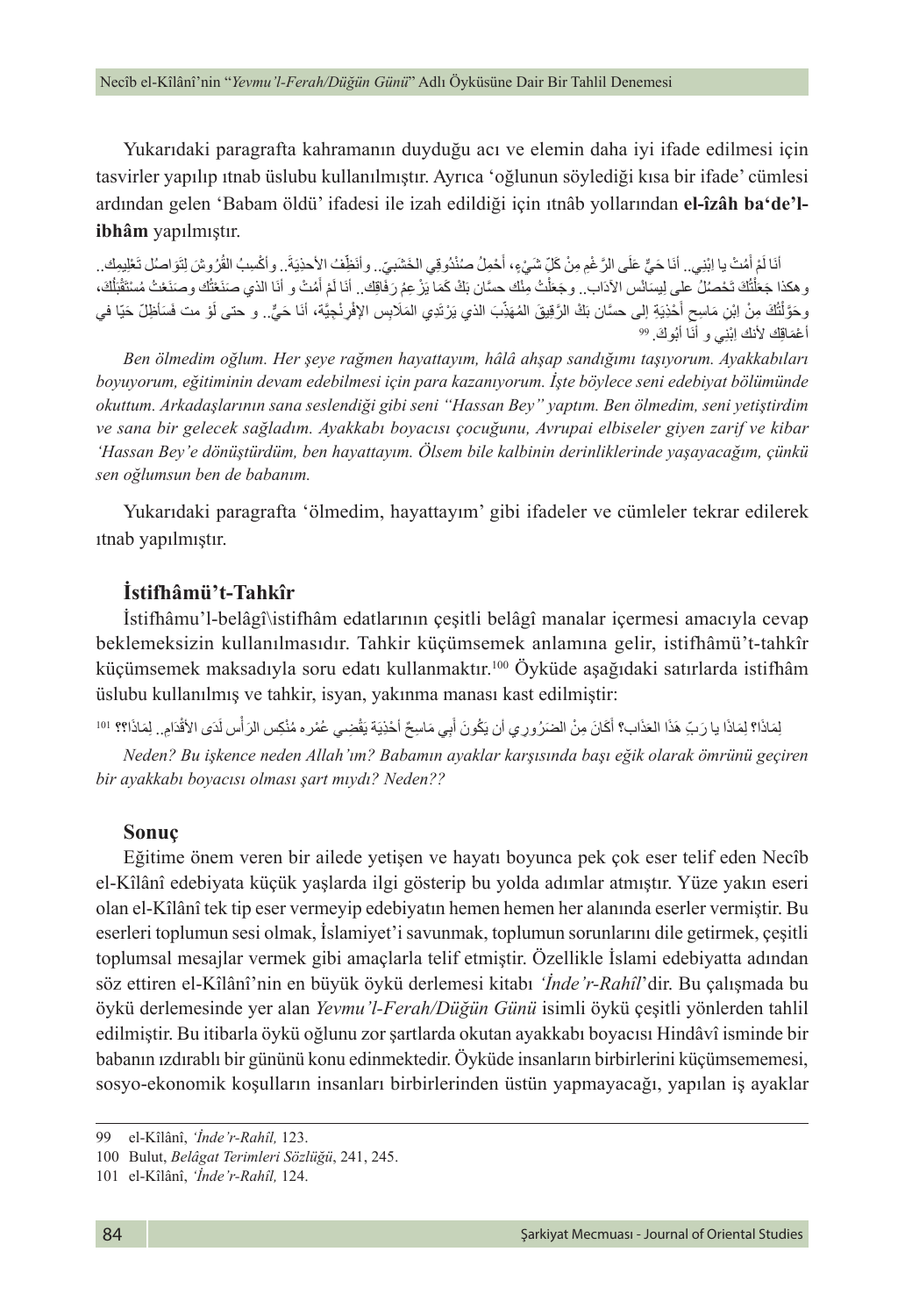önünde eğilmek dahi olsa helal rızık kazanmanın ne derece önemli olduğu, türlü zorluklarla evladını okutup amiyane tabirle adam etmeye çalışan adamın oğlunun kendisinden utanmasının kendisinde oluşturduğu üzüntü gibi mesajlar verilmektedir.

Öyküde anlatma-gösterme, tasvir, özetleme, geriye dönüş, diyalog, iç çözümleme, iç monolog, bilinç akımı gibi çeşitli anlatım teknikleri kullanılmıştır. Yazarın şimdiki zaman ve geçmiş zaman bağlamını bir arada kullanması öyküdeki anlatım tekniği çeşitliliğini arttırmıştır. Öykü hacmi az olsa da edebî sanatlar açısından da zengindir. Teşbih, tenâsüb, tıbâk, kinâye, mecaz, kasr, ıtnâb, istifhâmü't-tahkîr kullanıldığı tespit edilen sanatlardır. el-Kîlânî'nin üslubu edebi sanatlar içermekle beraber kolay ve basittir. Fakat bu onun eserini basitleştirmemiştir çünkü bu basitlik sehl-i mümteni tarzındadır diğer bir ifade ile el-Kîlânî'nin kolay görünmekle beraber benzerinin söylenmesi zor olan bir üslubu vardır.

Bu çalışma çeşitli roman ve öyküleri Türkçeye çevrilen el-Kîlânî ve onun Türkçeye çevrilmemiş olan *'İnde'r-Rahîl* adlı öykü derlemesinin tanınması açısından önem arz etmektedir. Bunun yanında yazar öykülerini fasih olarak yazmaya özen gösterdiği için ülkemizdeki Arap dili ve edebiyatı bölümlerindeki öğrenciler tarafından rahatlıkla okunup anlaşılabilecektir.

**Hakem Değerlendirmesi:** Dış bağımsız.

**Çıkar Çatışması:** Yazar çıkar çatışması bildirmemiştir.

**Finansal Destek:** Yazar bu çalışma için finansal destek almadığını beyan etmiştir.

**Peer-review:** Externally peer-reviewed.

**Conflict of Interest:** The author has no conflict of interest to declare.

**Grant Support:** The author declared that this study has received no financial support.

#### **Kaynakça/References**

- Arslan, Hüseyin. "Bir Belâgat Üslûbu Olarak Kasr ve Kavramlaşma Süreci". *İhya Uluslararası İslam Araştırmaları Dergisi.* 6/1, (2000): 16-40.
- Balcı Baykoç, Funda. "Mahrem ve Kırmızı Zaman Romanlarında Birtakım Postmodern Anlatım Teknikleri". *Türkiye Sosyal Araştırmalar Dergisi.* 25/3, (2021): 779-792.
- Beyca, Fatma Betül. "Necip el-Kîlânî Hayatı-Eserleri ve 20.Yüzyıl Arap Edebiyatındaki Yeri". Yüksek Lisans Tezi. Marmara Üniversitesi, 2008.
- Bulut, Ali. *Belâgat Terimleri Sözlüğü*. 2. Bs., İstanbul: Marmara Üniversitesi İlahiyat Fakültesi Vakfı Yayınları, 2021.
- Civelek, Yakup. "Modern İslam Edebiyatında İslâmî Edebiyatın Yeri ve Öncüleri". *Yüzüncü Yıl Üniversitesi İlahiyat Fakültesi Dergisi.* 3, (2000), 85-99.
- Çetin, Nurullah. *Roman Çözümleme Yöntemi*. 15. Bs., Ankara: Akçağ Basım Yayım, 2017.
- Demirci, Gülyaşar. "Mısır'da Öykücülük". *Bayburt Üniversitesi İnsan ve Toplum Bilimleri Fakültesi Dergisi* 1, (2018): 17-31.

Durmuş, İsmail. "Itnâb". *Türkiye Diyanet Vakfı Yayınları Diyanet İslâm Ansiklopedisi*. c:19, İstanbul: TDV, 1999.

Durmuş, İsmail. "Kîlânî, Necîb". *Türkiye Diyanet Vakfı Yayınları Diyanet İslam Ansiklopedisi*. c: EK-2, Ankara: TDV, 2019.